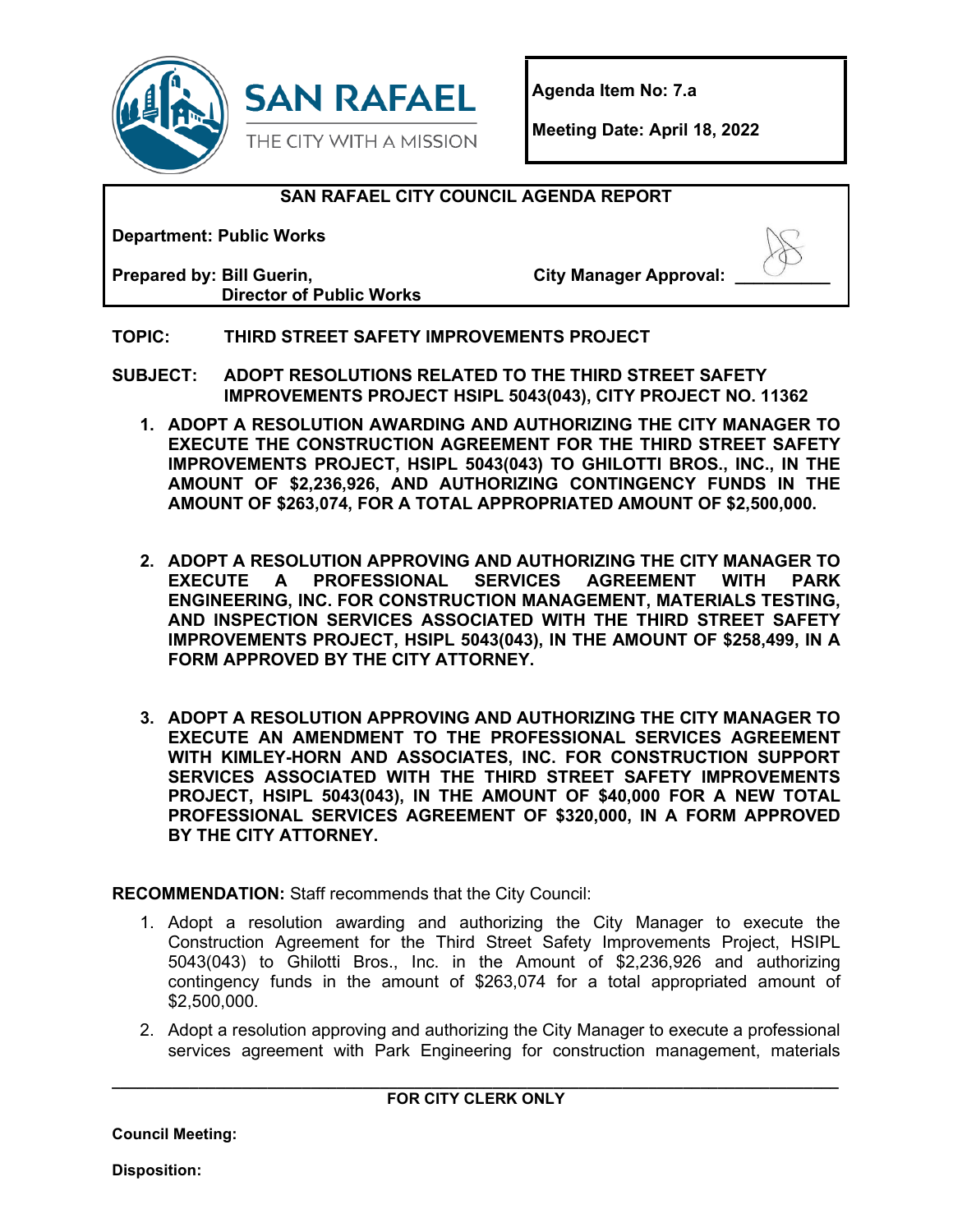testing, and inspection services with the Third Street Safety Improvements Project, HSIPL 5043(043), in the amount of \$258,499.

3. Adopt a resolution approving and authorizing the City Manager to execute an amendment to the professional services agreement with Kimley Horn for construction support services associated with the Third Street Safety Improvements Project, HSIPL 5043(043), in the amount of \$40,000 for a new total professional services agreement of \$320,000.

#### **BACKGROUND:**

In 2004, the Transportation Authority of Marin (TAM) established a Measure A Expenditure Plan (Plan) for a voter-approved sales tax providing funds for major roadway projects in Marin County. Plan projects were prioritized based on roadway condition, traffic volumes, transit frequency, and existing bicycle and pedestrian access. In 2016, San Rafael received a commitment from TAM for \$11 million from Measure A and an additional \$1.5 million from the State Local Partnership Program for the purpose of making significant infrastructure improvements along Third Street.

In 2018, the City applied for federal funding through the Highway Safety Improvement Program (HSIP) administered by Caltrans. Upon favorable review, the City was awarded \$1,575,000 in funding for Third Street between Lindaro Street and Union Street. As project delivery utilizing federal funds can be complex and impact timelines, staff subdivided the entire Third Street corridor into the following two projects:

- 1. Third Street Rehabilitation Project Miracle Mile to Lindaro Street; and
- 2. Third Street Safety Improvements Project Lindaro Street to Union Street.

The City Council approved the design and environmental work for the Third Street Rehabilitation Project at their November 18, 2019 meeting.

The Third Street Safety Improvements project consists of roadway and pedestrian improvements, including but not limited to, street resurfacing, curb ramps, sidewalk, storm drain, and traffic signal upgrades. Project intersections on Third Street include Lindaro Street, Lincoln Avenue, Tamalpais Avenue, Irwin Street, and Grand Avenue. These intersections constitute one of the most heavily congested areas in both San Rafael and Marin County. This is due in part to their proximity to major traffic generators, such as the northbound and southbound on/off-ramps for US 101, San Rafael Transit Center, SMART station, Caltrans Park-and-Ride lots, Downtown San Rafael, Montecito Shopping Center, and San Rafael High School.

City staff developed conceptual design drawings for the proposed safety improvements and subsequently, on May 24, 2019, issued a request for proposals (RFP). The conceptual design provided a basic framework to potential consultants of the City's objectives for this project, and the plans were also utilized to solicit feedback from the City's Bicycle and Pedestrian Advisory Committee at their August 7, 2019 meeting. Staff intends to combine the HSIP Grant funding of \$1,575,000 with Traffic Mitigation and Gas Tax funding to construct the traffic safety improvements and other roadway upgrades between Lindaro and Union Streets.

On March 2, 2020 the City Council Awarded a Professional Services Agreement to Kimley Horn for the design and environmental clearance services associated with the Third Street Safety Improvements project.

On February 7, 2022 the City council awarded the construction of the Third Street Rehabilitation Project to Ghilotti Bros. The Third Street Rehabilitation Project is currently under construction and overlaps the limits of the Third Street Safety Improvements Project. City staff intend to have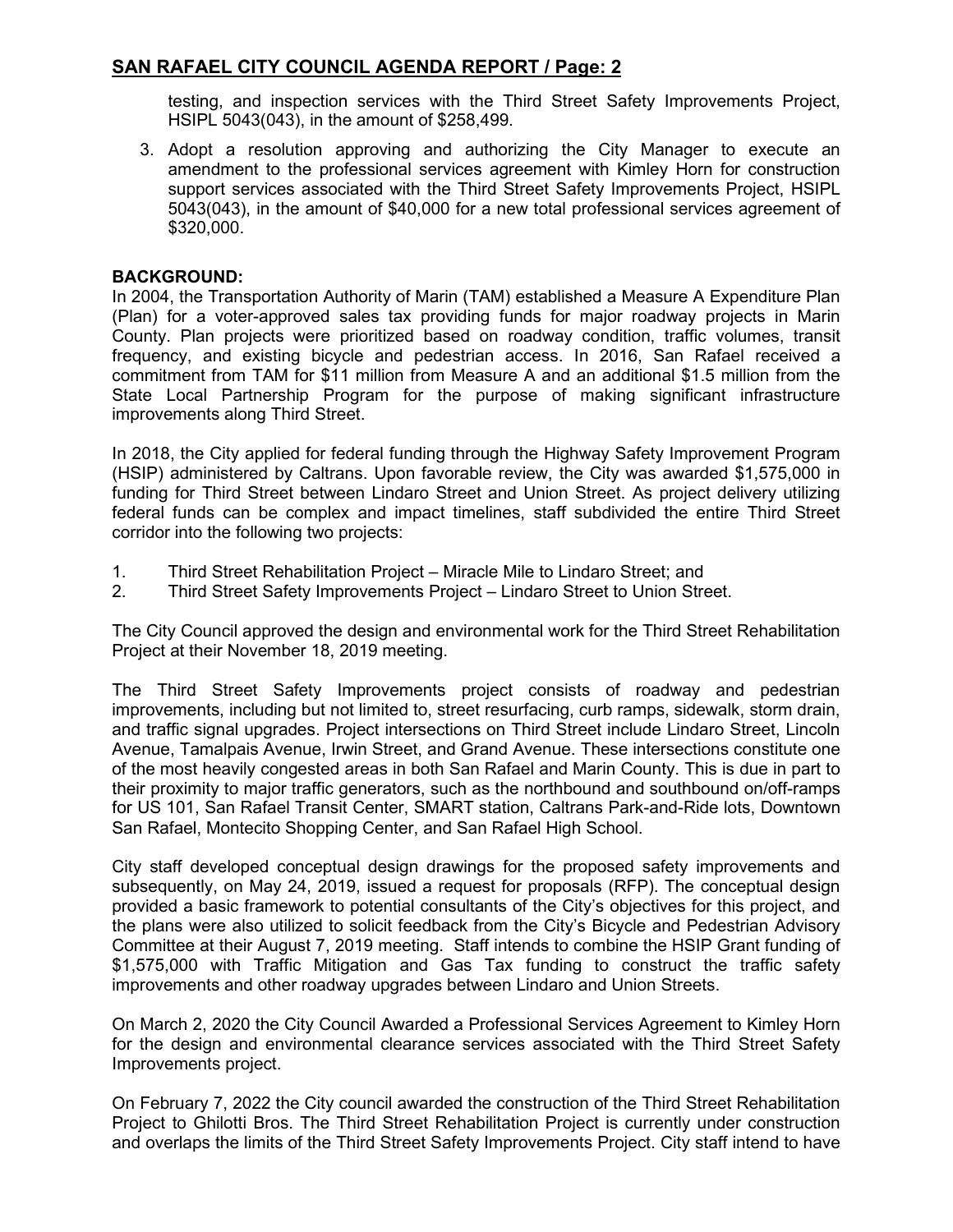both projects work concurrently and coordination between the two projects will be needed to provide the best finished product. On January 14, 2022 City solicited Construction Management, Materials Testing, and Inspection Services.

On March 4, 2022 the project was advertised in accordance with San Rafael's Municipal Code.

**ANALYSIS:** On March 30, 2022, the following bids were received and read aloud:

| <b>NAME OF BIDDER</b>               | <b>BASE BID</b> | <b>Notes</b>                                  |
|-------------------------------------|-----------------|-----------------------------------------------|
| CF Contracting, Inc.                | \$2,079,538.00  | Nonresponsive, Material Errors<br>in Proposal |
| Ghilotti Bros., Inc.                | \$2,236,926.00  |                                               |
| Ghilotti Construction Company, Inc. | \$2,674,650.90  |                                               |
| St. Francis Electric, LLC.          | \$2,687,000.00  |                                               |
| Michael Paul Company, Inc.          | \$3,010,778.00  |                                               |

The construction bids have been reviewed by City staff. The low bid from CF Contracting, Inc. has been found to be nonresponsive.

The second low bid from Ghilotti Bros., Inc. in the amount of \$2,236,926 was found to be both responsive and responsible. City staff recommends awarding the construction contract to Ghilotti Bros., Inc. for the bid amount and recommends the City Council authorize a construction contingency of approximately twelve percent in an amount of \$263,074 for a total authorized amount of \$2,500,000.

#### Resolution (Agreement with Park Engineering for Construction Management, Materials Testing, and Inspection Services)

To ensure the best finished product, this project will require full-time inspection. Public Works proposes to retain a field inspector for this purpose. As such, Public Works solicited Statements of Qualifications, including billing rate schedules. Four proposals were received on February 3, 2022. The Proposal was evaluated by City staff based on criteria specified in the Request for Qualifications including, but not limited to, understanding of the work to be done, previous experience with similar projects, qualified personnel, and familiarity with City standards. Staff has reviewed the proposal and has found it to be complete and within industry standards.

The recommended Resolution authorizes the City Manager to execute a professional services agreement with Park Engineering for the required construction management, materials testing, and inspection services, in an amount not to exceed \$258,499.

#### Resolution (Amendment to Agreement with Kimley-Horn and Associates, Inc. for Construction Support Services)

To ensure the best finished product, this project will require construction support services by the designer. Public Works proposes to retain Kimley-Horn and Associates, Inc. for this purpose. As such, Public Works solicited a proposal for the necessary construction support services. The Proposal was evaluated by City staff based on criteria specified in the Request for Qualifications including, but not limited to, understanding of the work to be done, previous experience with similar projects, qualified personnel, and familiarity with City standards. Staff has reviewed the proposal and has found it to be complete and within industry standards.

The original contract with Kimley-Horn and Associates in the amount of \$28,000 was for environmental and design services. The recommended Resolution authorizes the City Manager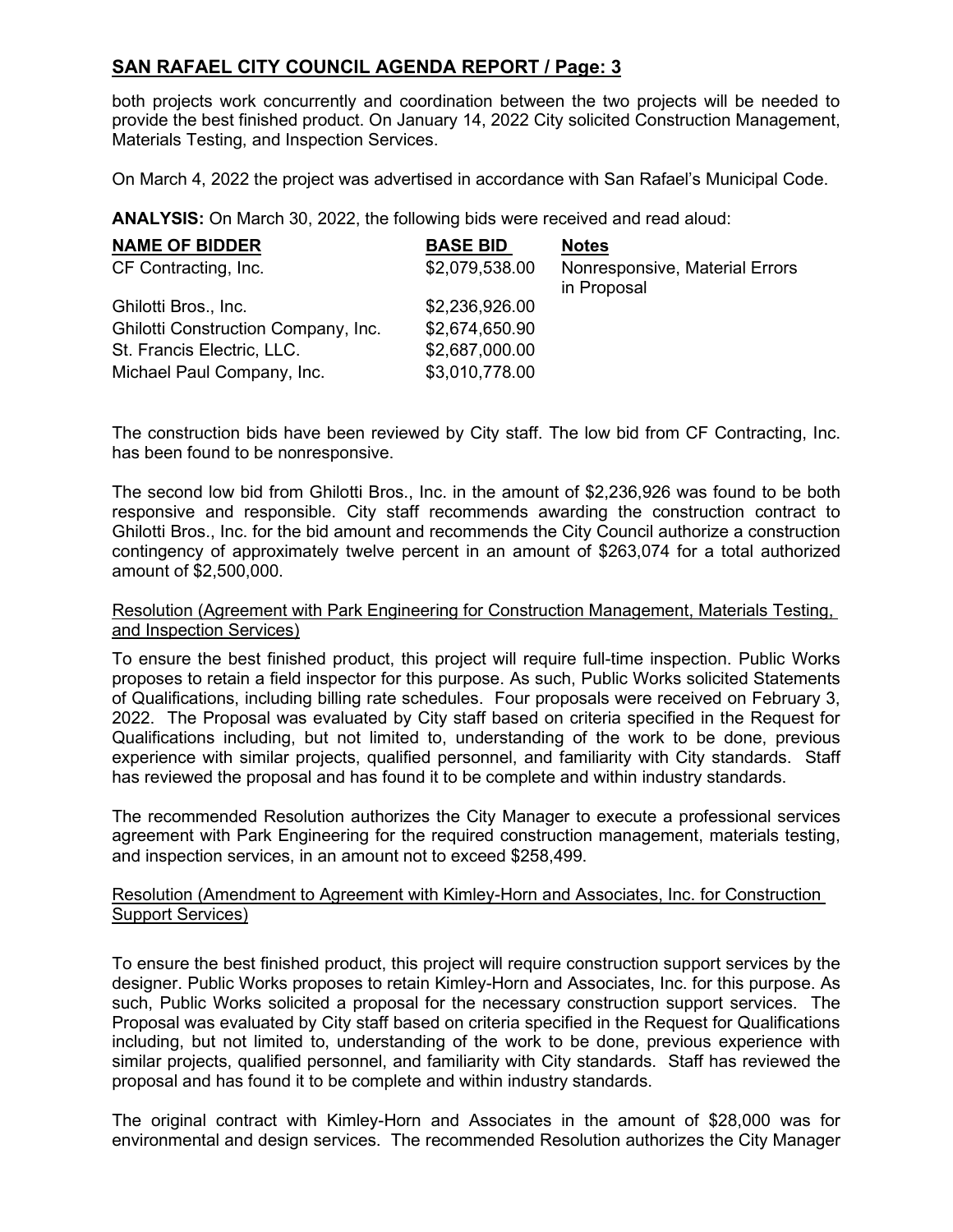to execute an amendment to the professional services agreement with Kimley-Horn and Associates, Inc. for the required construction support services, in an amount \$40,000 for a new total professional services agreement of \$320,000.

Table 1 summarizes the project construction expenses.

| <b>Project Element</b><br><b>Expense Amount</b>                                 |             |
|---------------------------------------------------------------------------------|-------------|
| Construction contract w/<br>contingency<br><b>Construction Management &amp;</b> | \$2,500,000 |
| Inspection                                                                      | \$258,499   |
| <b>PSA Amendment</b>                                                            | \$40,000    |
| Total                                                                           | \$2,798,499 |

**PUBLIC OUTREACH:** Public Works has engaged the community and key stakeholders over the last four years to receive feedback as summarized below:

- **July 2017: Technical Working Group Meeting**
- **October 2017: Community Working Group Meeting**
- **November 2017: Community Meeting #1 Feasibility Study**
- February 2018: Community and Technical Working Group Meeting<br>■ March 2018: Community Meeting #2 Feasibility Study
- March 2018: Community Meeting #2 Feasibility Study
- June 3, 2019: Feasibility Study Report Presentation at City Council
- Uuly 15, 2020: Technical Working Group Meeting
- August 5, 2020: City's Bicycle and Pedestrian Advisory Committee (BPAC)
- August 23, 2020: Community Working Group Meeting
- September 23, 2020: Community Meeting #3
- October 8, 2020: Economic Development Subcommittee Meeting
- October 21, 2020: Association of Neighborhoods Meeting
- November 2, 2020: City Council Informational Report
- December 2, 2020: City's Bicycle and Pedestrian Advisory Committee (BPAC)
- **February 3, 2021: City's Bicycle and Pedestrian Advisory Committee (BPAC)**
- March 24, 2021: Community Meeting #4
- **May 3, 2021: City Council Presentation**
- May 10, 2021: Presentation to TAM Executive Committee

In addition to these meetings, Public Works has maintained an updated project website and met with residents and business owners virtually and onsite to discuss key issues.

**FISCAL IMPACT:** Staff proposes to fund construction of this project utilizing \$1,295,000 in federal Highway Safety Improvement Program grant funds supplemented by \$523,000 of Traffic Mitigation Fund (No. 246) and \$980,499 of Gas Tax Funds (No. 206). The proposed Resolutions would appropriate \$2,500,000 for construction/contingency and \$258,499 for inspection services and \$40,000 for the amendment to Kimley-Horn and Associates, Inc. professional services agreement for construction support services. Table 2 below summarizes the project's construction funding sources and staff recommended appropriations for this project.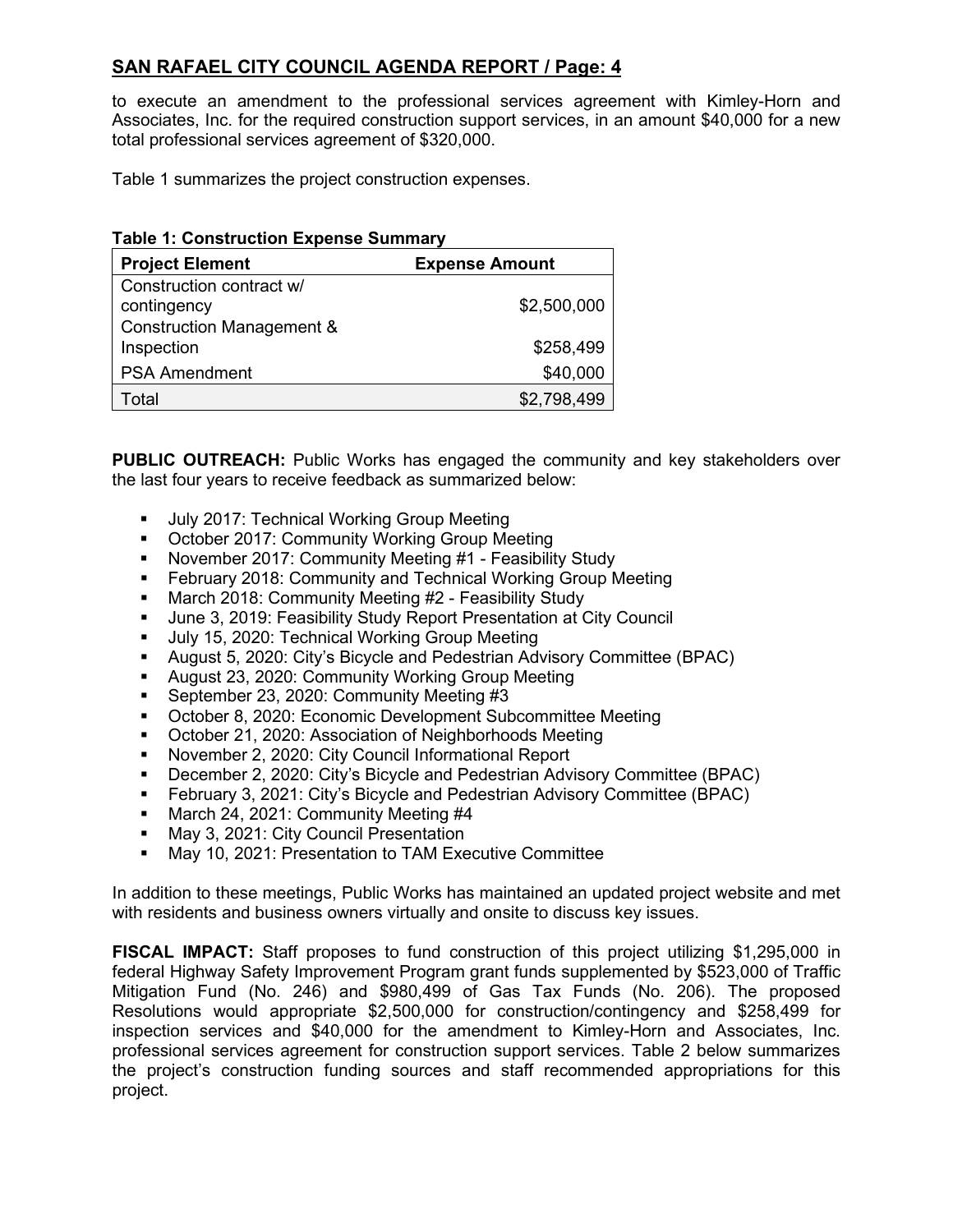| Table 2. Construction Funding Summary |                       |  |  |
|---------------------------------------|-----------------------|--|--|
| <b>Project Element</b>                | <b>Expense Amount</b> |  |  |
| Gas Tax Fund #206                     | \$980,499             |  |  |
| Traffic Mitigation Fund #246          | \$523,000             |  |  |
| <b>HSIP</b>                           | \$1,295,000           |  |  |
| Total                                 | \$2,798,499           |  |  |

# **Table 2: Construction Funding Summary**

#### **OPTIONS:**

- 1. Adopt resolutions as presented.
- 2. Council may choose to authorize the construction contract and construct support services, and instruct staff to perform the inspections, which may impact the delivery of other City projects.
- 3. Council may reject all bids and direct staff to rebid both the inspection and construction for this project. If this option is chosen, soliciting new proposals or rebidding the project will delay construction and postpone the project until the spring of 2023 and inhibit the Third Street Rehabilitation Project from finishing work including the repaving of Third Street within the Third Street Safety Improvements Projects boundary.
- 4. The Council may reject all bids and direct staff to stop work on the project.
- 5. Do not adopt the resolutions and provide further direction to staff.

#### **RECOMMENDED ACTION:** Staff recommends that the City Council:

- 1. Adopt a resolution awarding and authorizing the City Manager to execute the construction agreement for the Third Street Safety Improvements Project, HSIPL 5043(043) to Ghilotti Bros., Inc., in the amount of \$2,236,926 and authorizing contingency funds in the amount of \$263,074 for a total appropriated amount of \$2,500,000.
- 2. Adopt a resolution approving and authorizing the City Manager to execute a professional services agreement with Park Engineering for construction management, materials testing, and inspection services associated with the Third Street Safety Improvements Project, HSIPL 5043(043), in the amount of \$258,499, in a form approved by the City Attorney.
- 3. Adopt a resolution approving and authorizing the City Manager to execute an amendment to the professional services agreement with Kimley-Horn and Associates, Inc. for construction support services associated with the Third Street Safety Improvements Project, HSIPL 5043(043), in the amount of \$40,000 for a new total professional services agreement of \$320,000.

### **ATTACHMENT:**

- 1. Resolution awarding the construction agreement Ghilotti Bros., Inc.
- 2. Resolution authorizing the City Manager to execute a professional services agreement with Park Engineering, Inc. for construction management, materials testing, and inspection services
- 3. Resolution authorizing the City Manager to execute an amendment to the professional services agreement with Kimley-Horn and Associates, Inc. for construction support services
- 4. Agreements
	- a) Park Engineering
	- b) Kimley-Horn and Associates, Inc.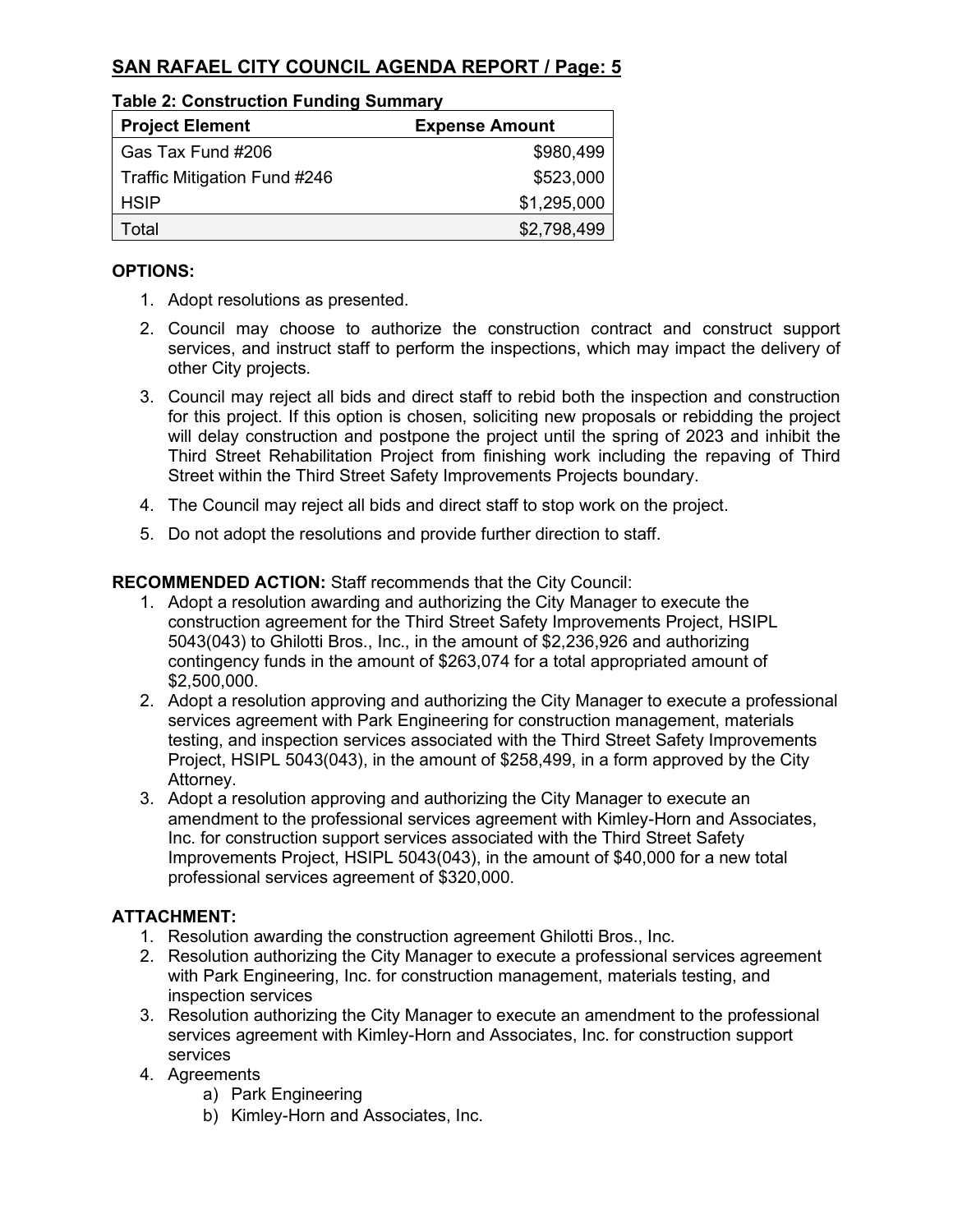#### **RESOLUTION NO.**

**RESOLUTION OF THE SAN RAFAEL CITY COUNCIL AWARDING AND AUTHORIZING THE CITY MANAGER TO EXECUTE THE CONSTRUCTION AGREEMENT FOR THE THIRD STREET SAFETY IMPROVEMENTS PROJECT, HSIPL 5043(043) TO GHILOTTI BROS. INC., IN THE AMOUNT OF \$2,236,926.00, AND AUTHORIZING CONTINGENCY FUNDS IN THE AMOUNT OF \$263,074.00 FOR A TOTAL APPROPRIATED AMOUNT OF \$2,500,000.**

**WHEREAS**, the City desires to implement safety improvements along the Third Street corridor from Lindaro Street to Grand Avenue; and

**WHEREAS,** on the 29<sup>th</sup> day of March 2022, pursuant to due and legal notice published in the manner provided by law, inviting sealed bids or proposals for the work hereinafter mentioned, as more fully appears from the Affidavit of Publication thereof on file in the office of the City Clerk of the City of San Rafael, California, the City Clerk of said City did publicly open, examine, and declare all sealed bids or proposals for doing the following work in said City, to wit:

#### **"Third Street Safety Improvements Project"**

#### **HSIPL 5043 (043) City Project No. 11362**

in accordance with the plans and specifications therefore on file in the office of the Department of Public Works; and

**WHEREAS**, the bid of \$2,236,926.00 from Ghilotti Bros. Inc., at the unit prices stated in its bid, was and is the lowest bid for said work and said bidder is the lowest responsible bidder; and

**WHEREAS**, staff has recommended an additional 12% of the bid price for a contingency in the amount of \$263,074.00;

**NOW, THEREFORE, THE CITY COUNCIL OF THE CITY OF SAN RAFAEL RESOLVES** as follows:

- 1. The plans and specifications for the "Third Street Safety Improvements Project", City Project No. 11362 on file in the Department of Public Works, are hereby approved.
- 2. The bid of Ghilotti Bros., Inc. is hereby accepted at the unit prices stated in its bid, and the contract for said work and improvements is hereby awarded to Ghilotti Bros., Inc., at the stated unit prices.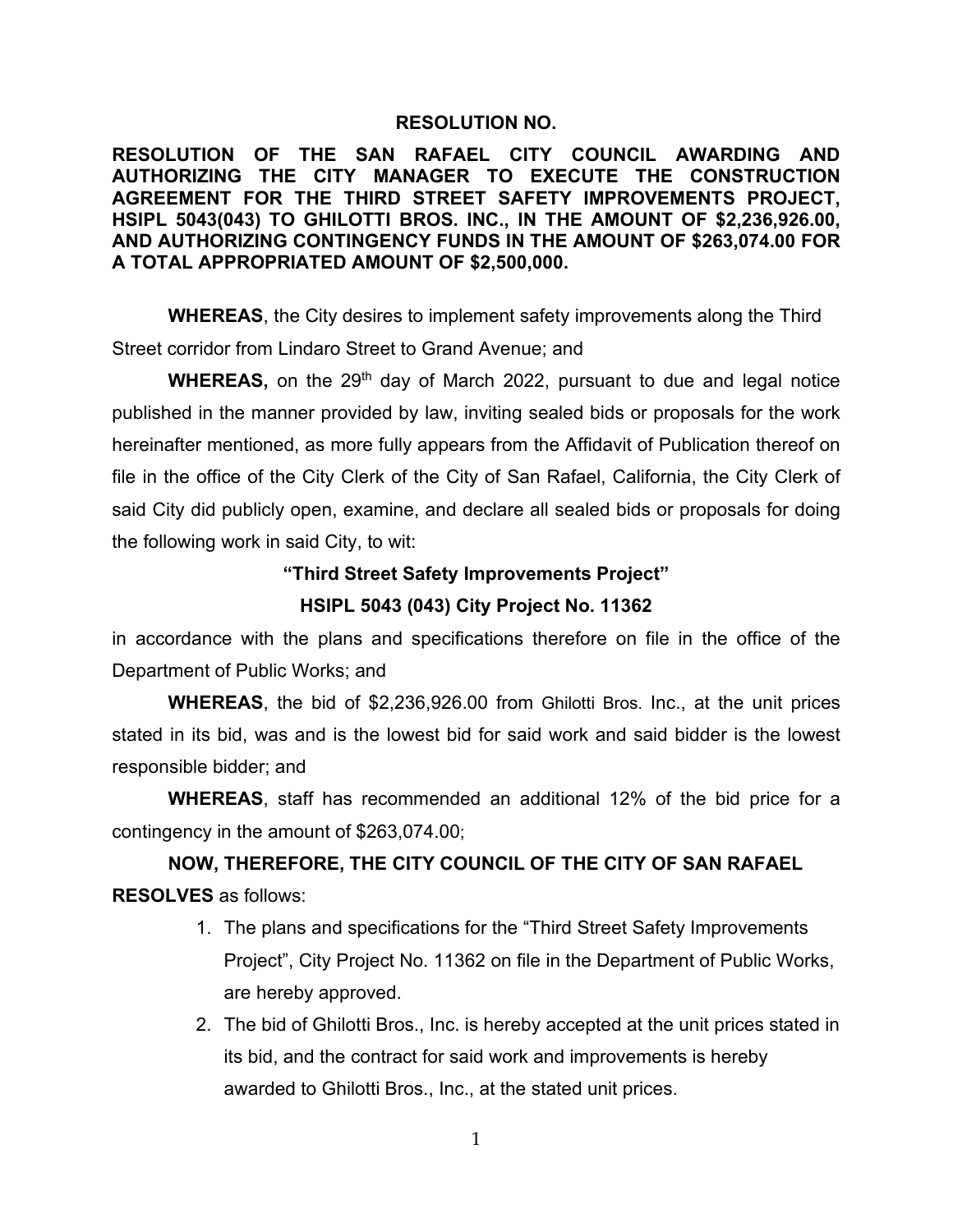- 3. The City Manager is authorized and directed to execute a contract with Ghilotti Bros. Inc., for the bid amount, subject to final approval as to form by the City Attorney, and to return the bidder's bond upon the execution of the contract.
- 4. Funds totaling \$2,500,000.00, which includes the construction award amount and contingency, will be appropriated for City Project No. 11362, as follows: \$1,295,000 in federal Highway Safety Improvement Program grant funds supplemented by \$523,000 of Traffic Mitigation Fund #246 and \$582,000 of Gas Tax Funds (No. 206).
- 5. The Director of Public Works is hereby authorized to take any and all such actions and make changes as may be necessary to accomplish the purpose of this resolution.

**I, Lindsay Lara**, Clerk of the City of San Rafael, hereby certify that the foregoing Resolution was duly and regularly introduced and adopted at a regular meeting of the City Council of said City held on Monday, the  $18<sup>th</sup>$  of April 2022 by the following vote, to wit:

AYES: COUNCILMEMBERS: NOES: COUNCILMEMBERS: ABSENT: COUNCILMEMBERS:

**LINDSAY LARA, City Clerk**

File No.: 18.01.87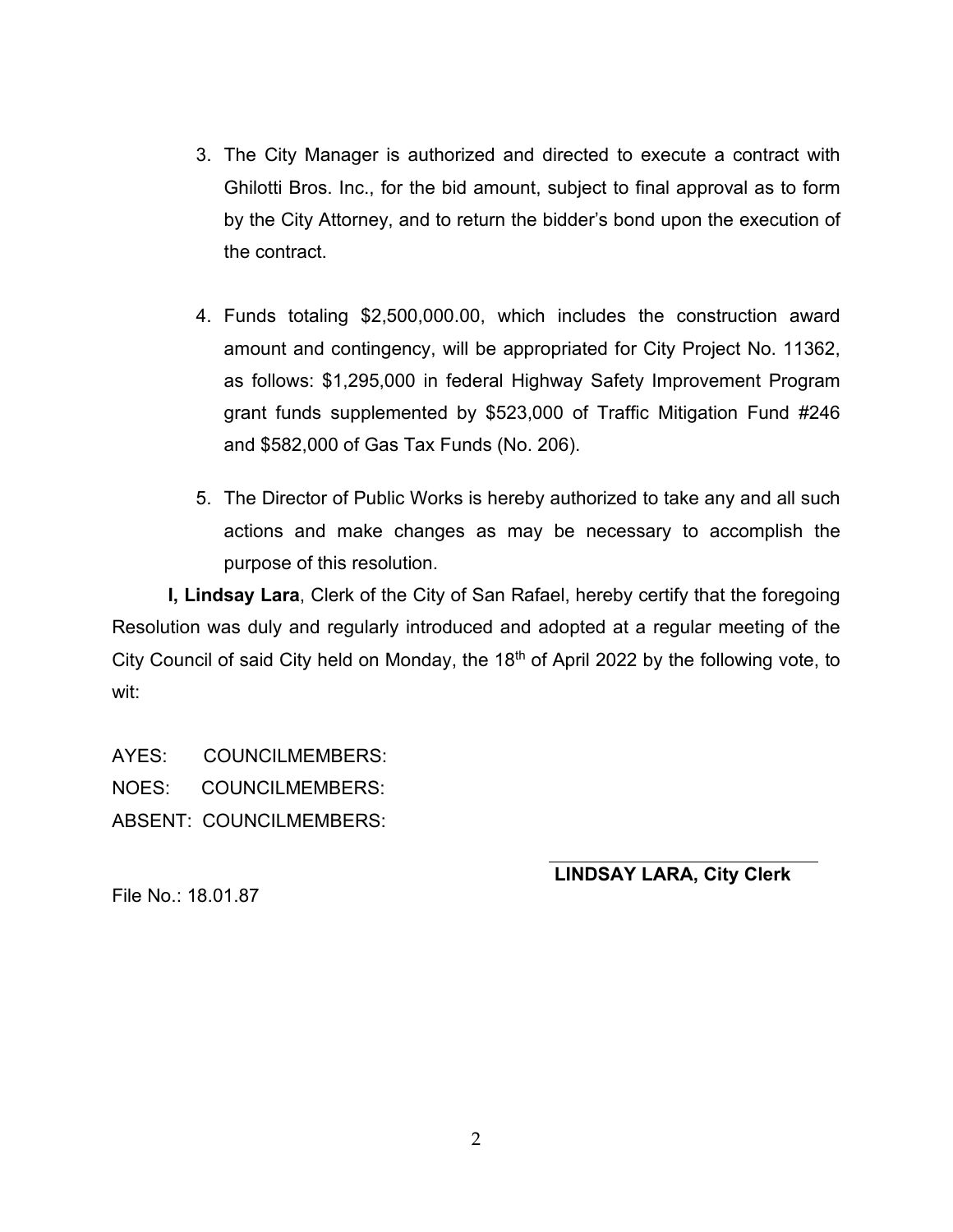# **RESOLUTION NO.**

**A RESOLUTION OF THE CITY COUNCIL OF THE CITY OF SAN RAFAEL APPROVING AND AUTHORIZING THE CITY MANAGER TO EXECUTE A PROFESSIONAL SERVICES AGREEMENT WITH PARK ENGINEERING, INC. FOR CONSTRUCTION MANAGEMENT, MATERIALS TESTING, AND INSPECTION SERVICES ASSOCIATED WITH THE THIRD STREET SAFETY IMPROVEMENTS PROJECT, HSIPL 5043(043), IN THE AMOUNT OF \$258,499.**

**WHEREAS**, the City has advertised and received contractor bids for Third Street Safety Improvements Project, HSIPL 5043(043), City Project 11362; and

**WHEREAS**, the City requires outside professional assistance to provide the construction management, materials testing, and inspection services for the aforementioned project; and

**WHEREAS,** staff received a proposal for the required construction inspection services dated February 3, 2022 from Park Engineering, Inc.; and

**WHEREAS,** staff has reviewed the proposal and found it to be complete and within industry standards; and

# **NOW, THEREFORE, THE CITY COUNCIL OF THE CITY OF SAN RAFAEL**

### **RESOLVES** as follows:

- 1. The Council hereby approves and authorizes the City Manager to execute a Professional Services Agreement with Park Engineering, Inc., as set forth in the accompanying staff report, for construction management, materials testing, and inspection services for the Third Street Safety Improvements Project, HSIPL 5043(043), in the amount of \$258,499, in the form included with the staff report supporting this resolution, subject to final approval as to form by the City Attorney
- 2. Funds totaling \$258,499 shall be appropriated from the Gas Tax Fund (#206) to the Third Street Safety Improvements Project, HSIPL 5043(043) (Project No. 11362) to accommodate this amendment to the agreement.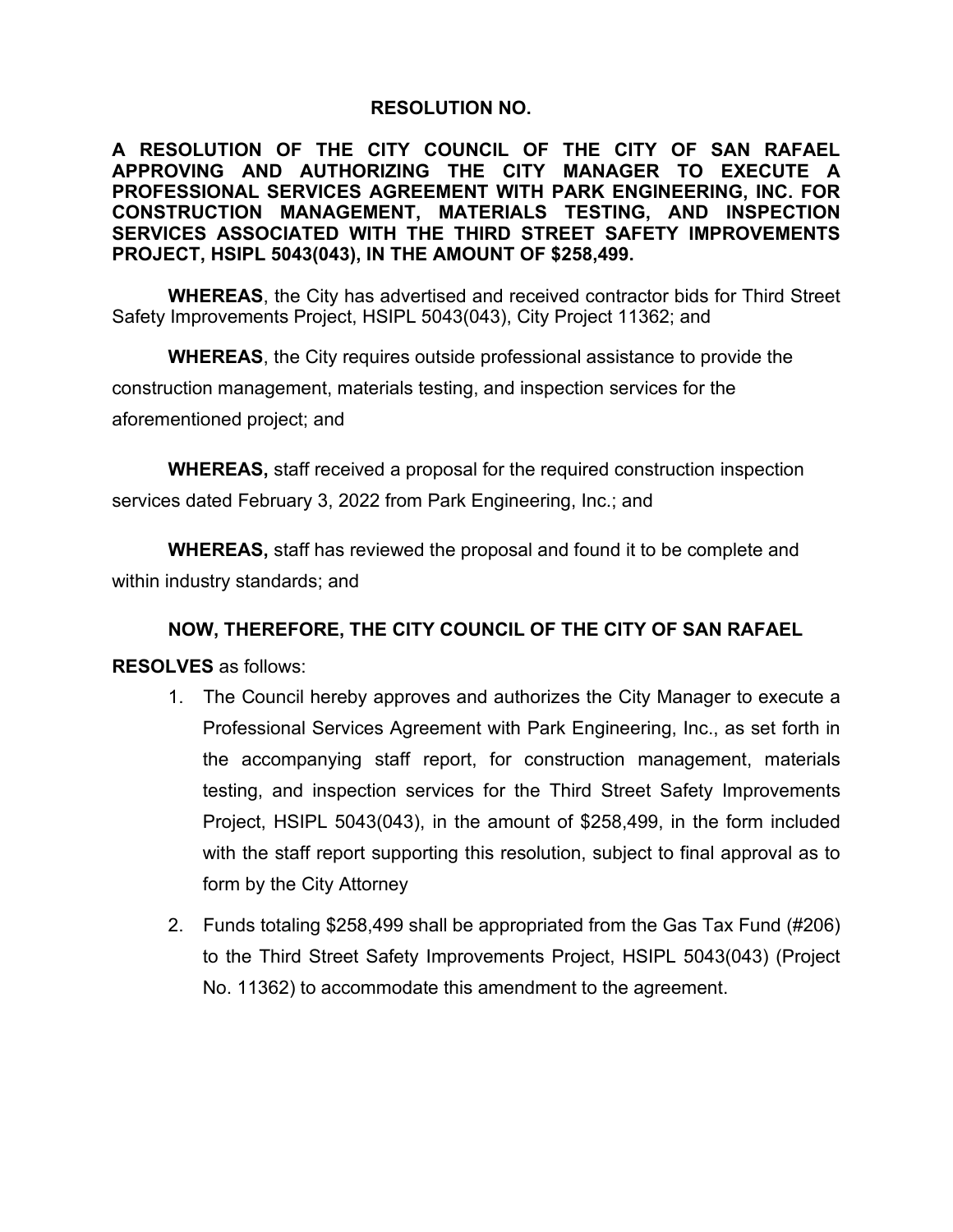3. The Director of Public Works is hereby authorized to take any and all such actions and make changes as may be necessary to accomplish the purpose of this resolution.

**I, LINDSAY LARA,** Clerk of the City of San Rafael, hereby certify that the foregoing Resolution was duly and regularly introduced and adopted at a regular meeting of the City Council of said City on Monday, the 18<sup>th</sup> day of April 2022, by the following vote, to wit:

AYES: COUNCILMEMBERS: NOES: COUNCILMEMBERS: ABSENT: COUNCILMEMBERS:

> \_ **LINDSAY LARA, City Clerk**

File No.: 18.01.87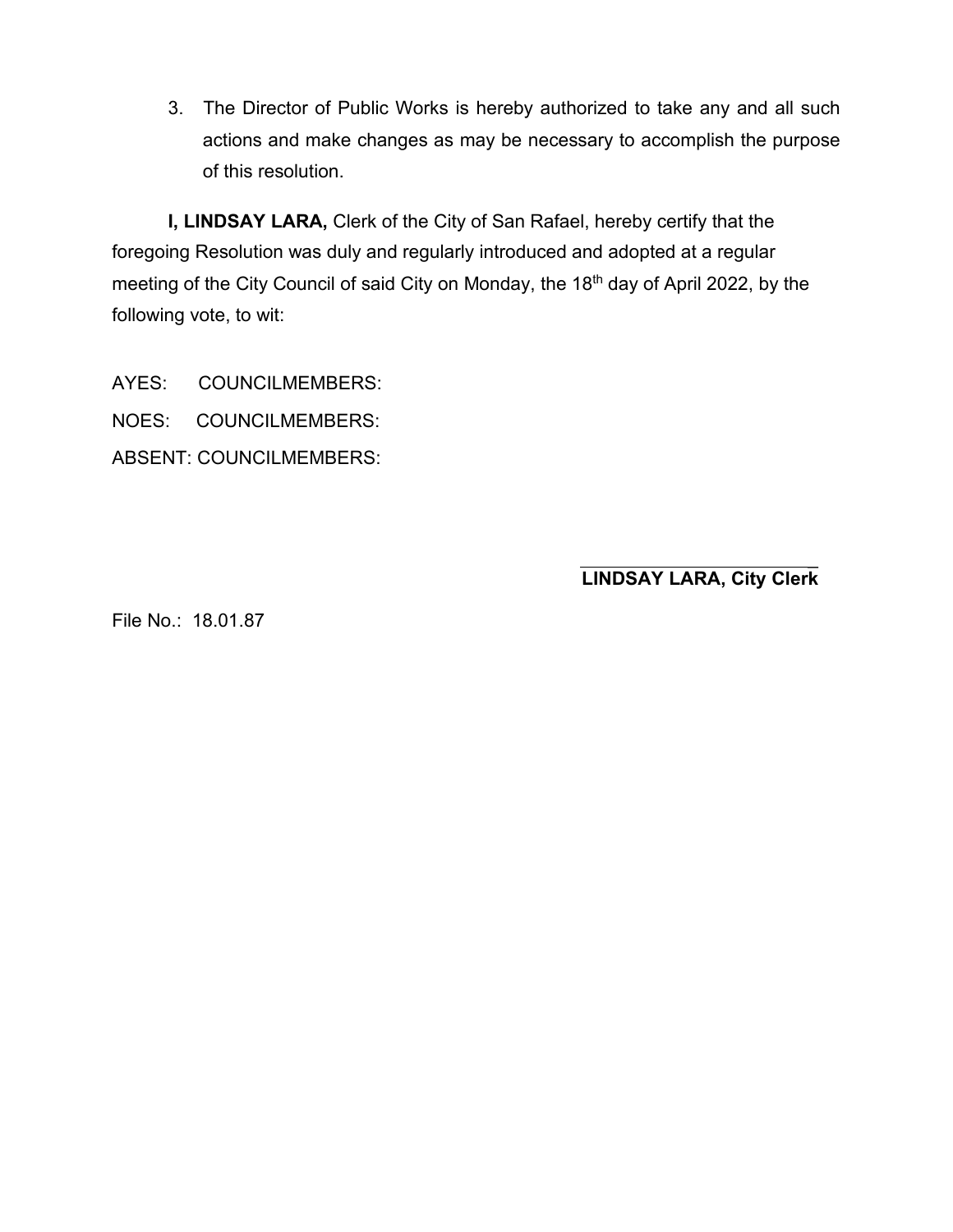## **RESOLUTION NO.**

# **RESOLUTION OF THE CITY COUNCIL OF THE CITY OF SAN RAFAEL APPROVING AND AUTHORIZING THE CITY MANAGER TO EXECUTE A FIRST AMENDMENT TO THE AGREEMENT WITH KIMLEY-HORN AND ASSOCIATES, INC. FOR ADDITIONAL CONSTRUCTION SUPPORT SERVICES, IN AN ADDITIONAL CONTRACT AMOUNT NOT TO EXCEED \$40,000**

**WHEREAS**, pursuant to City Council Resolution No. 14767, the City of San Rafael and Kimley Horn entered into a Professional Services Agreement dated March 3, 2020 for engineering design and environmental clearance services associated with the Third Street Safety Improvements Project, HSIPL 5043 (043) in the amount not to exceed \$280,000 (the "Agreement"); and

**WHEREAS**, the City requires additional construction support services from Kimley-Horn and Associates, Inc. to cover the engineering and design construction support needed during the construction phase of the project; and

**WHEREAS,** staff received a proposal from Kimley-Horn and Associates, Inc. for the additional required services in a total amount not to exceed \$40,000; and

**WHEREAS,** staff has reviewed their proposal and found it to be complete and within industry standards; and

**WHEREAS,** \$40,000 will be appropriated from the Gas Tax Fund (#206);

# **NOW, THEREFORE, THE CITY COUNCIL OF THE CITY OF SAN RAFAEL**

**RESOLVES** as follows:

1. The Council hereby approves and authorizes the City Manager to execute a First Amendment to the Professional Services Agreement with Kimley-Horn and Associates, Inc. for additional construction support services in connection with the associated with the Third Street Safety Improvements Project, HSIPL 5043 (043) in the amount of \$40,000 and a revised total contract value not to exceed \$320,000, in the form included with the staff report supporting this resolution, subject to final approval as to form by the City Attorney.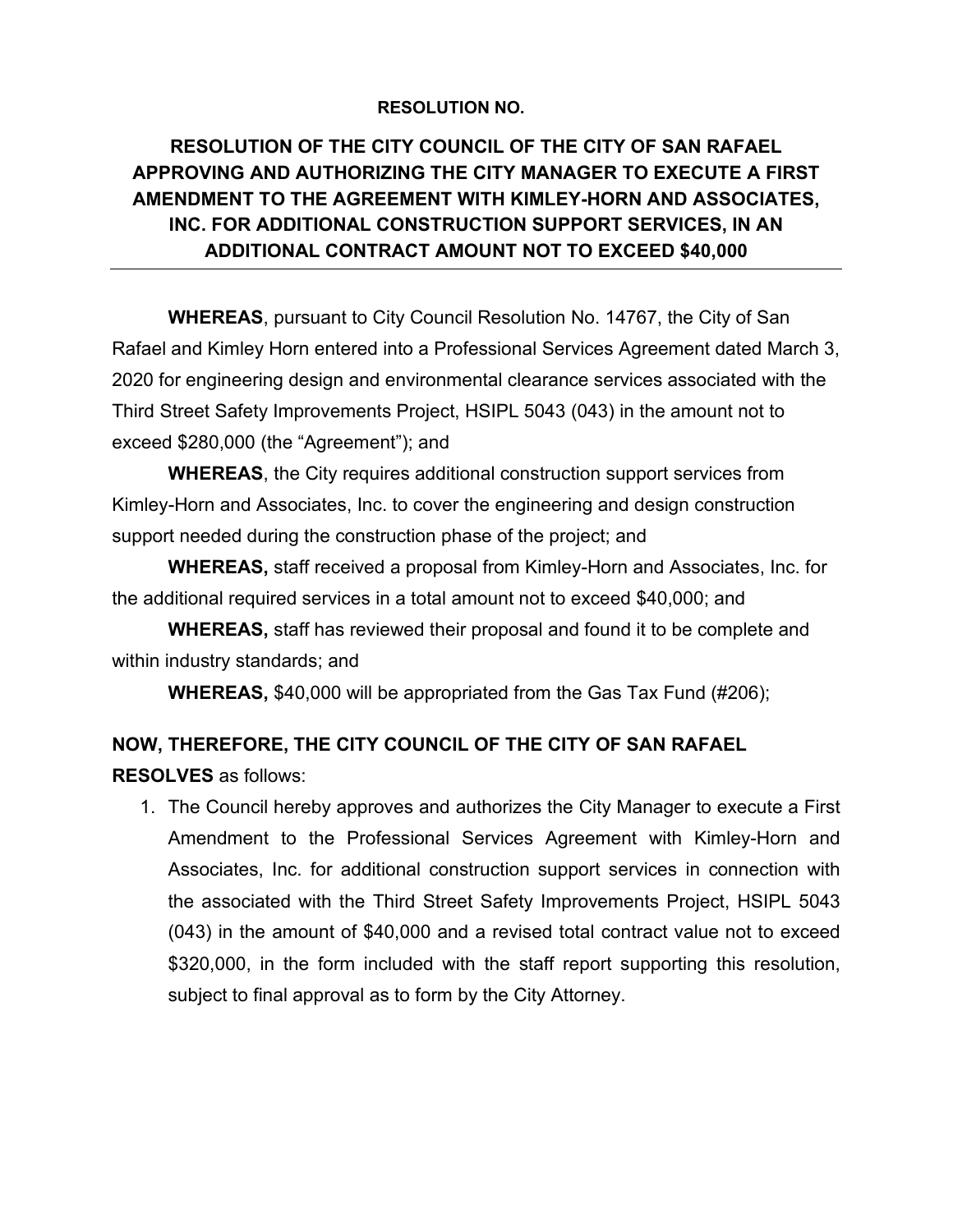2. The Director of Public Works is hereby authorized to take any and all such actions and make changes as may be necessary to accomplish the purpose of this resolution.

I, **LINDSAY LARA,** Clerk of the City of San Rafael, hereby certify that the foregoing resolution was duly and regularly introduced and adopted at a regular meeting of the Council of said City on Monday, the 18<sup>th</sup> day of April 2022 by the following vote, to wit:

- AYES: COUNCILMEMBERS:
- NOES: COUNCILMEMBERS:
- ABSENT: COUNCILMEMBERS:

**LINDSAY LARA, City Clerk**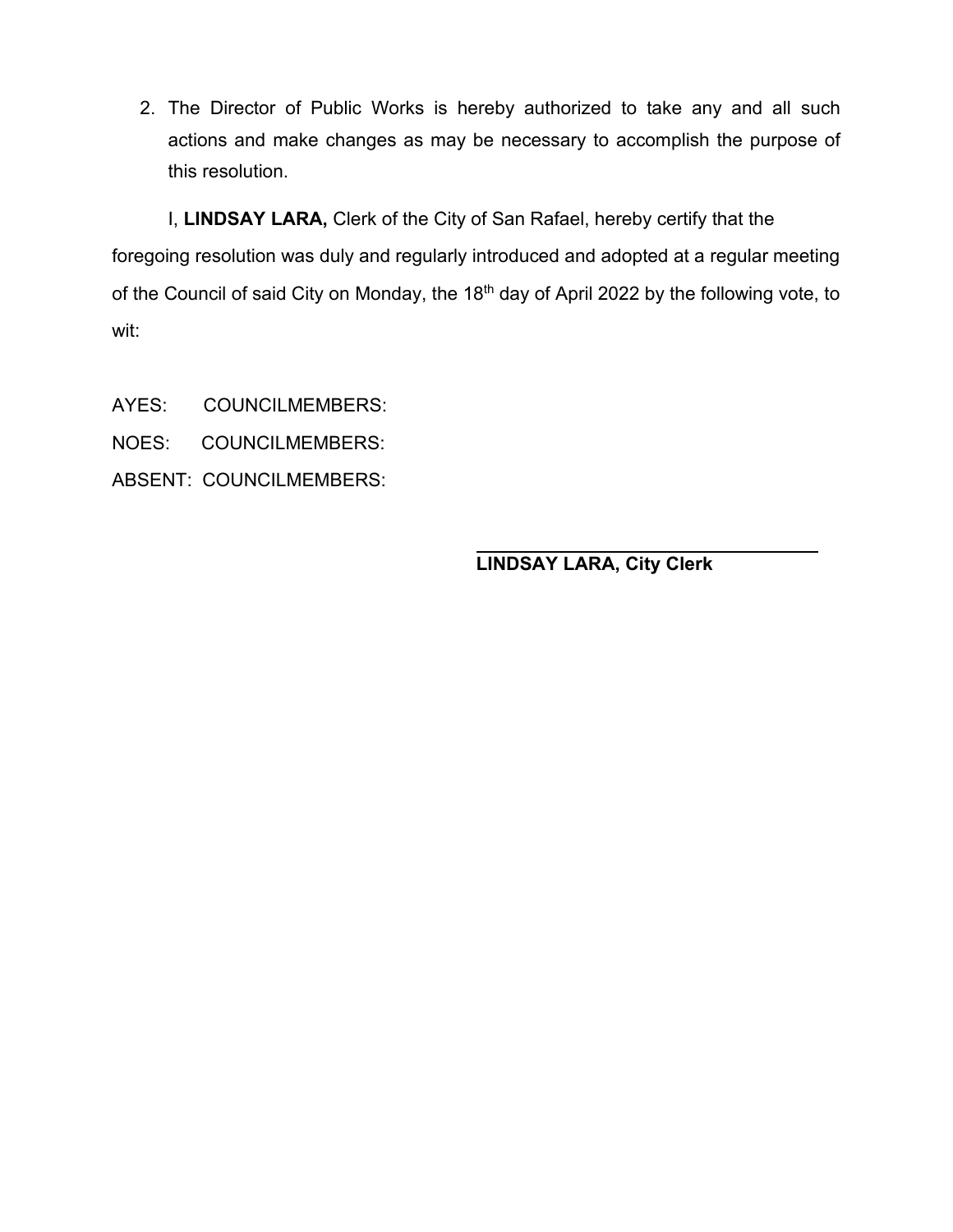#### **AGREEMENT FOR PROFESSIONAL SERVICES WITH PARK ENGINEERING, INC. FOR CONSTRUCTION MANAGEMEN & MATERIAL TESTING SERVICES FOR THE THIRD STREET SAFETY IMPROVEMENTS PROJECT**

## **ARTICLE I INTRODUCTION**

A. This AGREEMENT is entered into as of the day of the case of  $\sim$ , 2022 by and between the following named, hereinafter referred to as CONSULTANT, and the following named, hereinafter referred to as LOCAL AGENCY:

The name of the "CONSULTANT" is as follows: Park Engineering, Inc., incorporated in or authorized to do business in the State of California.

The Project Manager for the "CONSULTANT" will be Steve Patterson

The name of the "LOCAL AGENCY" is as follows: City of San Rafael

The Contract Administrator for LOCAL AGENCY will be Bill Guerin, Public Works Director

- B. The work to be performed under this AGREEMENT is described in Article III Statement of Work and the approved CONSULTANT's Cost Proposal ("Cost Proposal") dated March 7, 2022. The approved CONSULTANT's Cost Proposal is included in Exhibit A and incorporated by reference. If there is any conflict between the approved Cost Proposal and this AGREEMENT, this AGREEMENT shall take precedence.
- C. CONSULTANT agrees to the fullest extent permitted by law, to indemnify, protect, defend, and hold harmless LOCAL AGENCY, its officers, agents, and employees and volunteers from and against any and all claims, damages, demands, liability, costs, losses and expenses, including without limitation, court costs and reasonable attorney's and expert witness fees, arising out of any failure to comply with applicable law, any injury to or death of any person(s), damage to property, loss of use of property, economic loss or otherwise arising out of the performance of the work described herein, to the extent caused by a negligent act or negligent failure to act, errors, omissions, recklessness or willful misconduct incident to the performance of this AGREEMENT on the part of CONSULTANT, except CONSULTANT will not reimburse LOCAL AGENCY for any such loss or damage which was caused by the sole negligence, or willful misconduct of LOCAL AGENCY, as determined by a Court of competent jurisdiction. The provisions of this section shall survive termination or suspension of this AGREEMENT.
- D. CONSULTANT in the performance of this AGREEMENT shall act in an independent capacity. It is understood and agreed that CONSULTANT (including CONSULTANT'S employees) is an independent contractor and that no relationship of employer-employee exists between the Parties hereto. CONSULTANT'S assigned personnel shall not be entitled to any benefits payable to employees of LOCAL AGENCY.
- E. LOCAL AGENCY is not required to make deductions or withholdings from the compensation payable to CONSULTANT under the provisions of the AGREEMENT and is not required to issue W-2 Forms for income and employment tax purposes for any of CONSULTANT's assigned personnel. CONSULTANT in the performance of its obligation hereunder, is only subject to the control of direction of the LOCAL AGENCY as to the designation of tasks to be performed and the results to be accomplished,
- F. Any third-party person(s) employed by CONSULTANT shall be entirely and exclusively under the direction, supervision, and control of CONSULTANT. CONSULTANT hereby indemnifies and holds LOCAL AGENCY harmless from any and all claims that may be made against LOCAL AGENCY based upon any contention by any third party that an employer-employee relationship exists by reason of this AGREEMENT.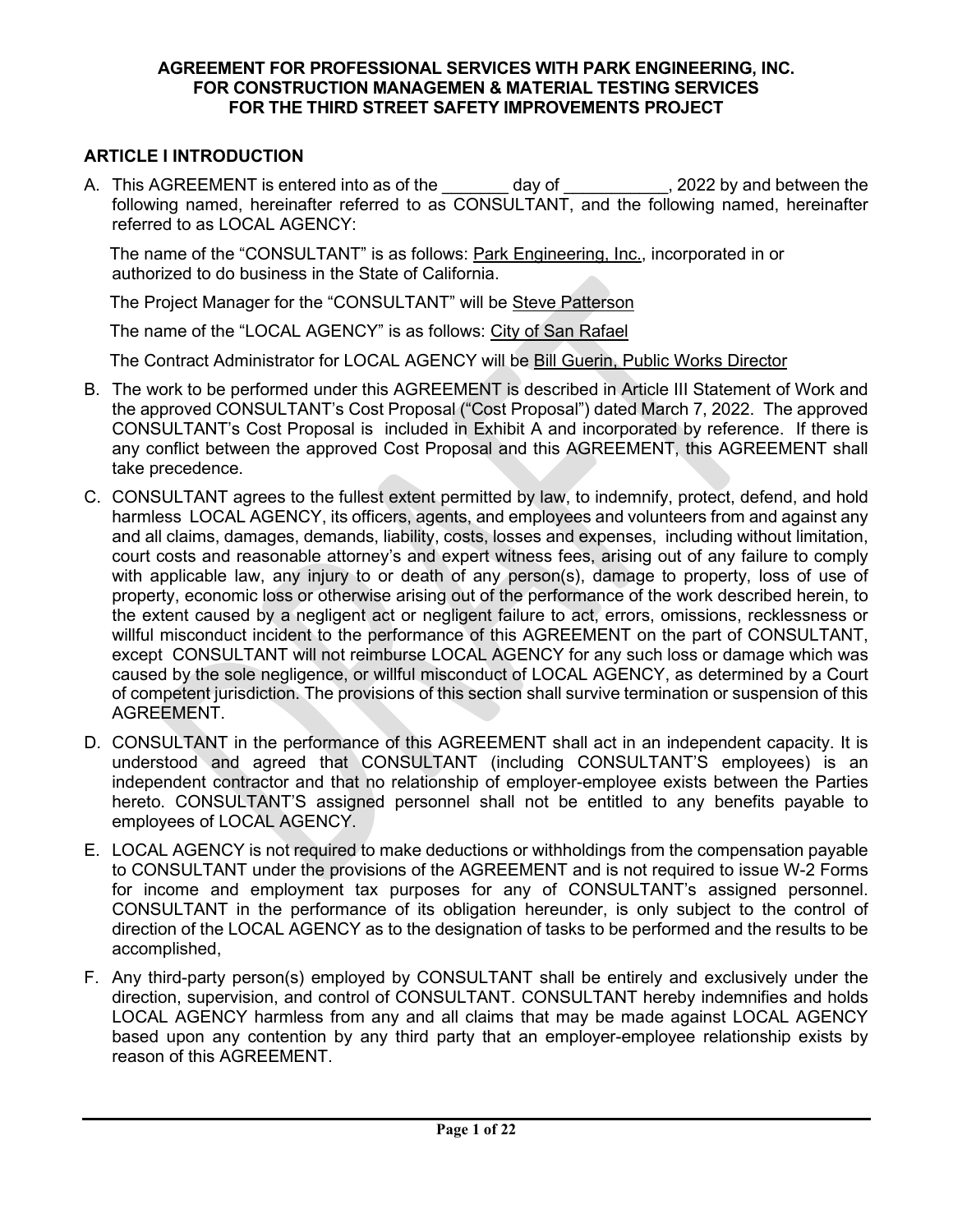- G. Except as expressly authorized herein, CONSULTANT's obligations under this AGREEMENT are not assignable or transferable, and CONSULTANT shall not subcontract any work, without the prior written approval of the LOCAL AGENCY. However, claims for money due or which become due to CONSULTANT from LOCAL AGENCY under this AGREEMENT may be assigned to a financial institution or to a trustee in bankruptcy, without such approval. Notice of any assignment or transfer whether voluntary or involuntary shall be furnished promptly to the LOCAL AGENCY.
- H. CONSULTANT shall be as fully responsible to the LOCAL AGENCY for the negligent acts and omissions of its contractors and subcontractors or subconsultants, and of persons either directly or indirectly employed by them, in the same manner as persons directly employed by CONSULTANT.
- I. No alteration or variation of the terms of this AGREEMENT shall be valid, unless made in writing and signed by the parties authorized to bind the parties; and no oral understanding or agreement not incorporated herein, shall be binding on any of the parties hereto.
- J. The consideration to be paid to CONSULTANT as provided herein, shall be in compensation for all of CONSULTANT's expenses incurred in the performance hereof, including travel and per diem, unless otherwise expressly so provided.

# **ARTICLE II CONSULTANT'S REPORTS OR MEETINGS**

- A. CONSULTANT shall submit progress reports at least once a month. The report should be sufficiently detailed for the LOCAL AGENCY's Contract Administrator to determine if CONSULTANT is performing to expectations, or is on schedule; to provide communication of interim findings, and to sufficiently address any difficulties or special problems encountered, so remedies can be developed.
- B. CONSULTANT's Project Manager shall meet with LOCAL AGENCY's Contract Administrator, as needed, to discuss progress on the AGREEMENT.

# **ARTICLE III STATEMENT OF WORK**

The CONSULTANT shall perform the services specified in the Scope of Work, dated March 7, 2022, attached hereto as Exhibit A and incorporated herein by reference. If there is any conflict between the terms of the Cost Proposal, included in Exhibit A, and the terms of this AGREEMENT, the terms of this AGREEMENT shall take precedence.

# **ARTICLE IV PERFORMANCE PERIOD**

- A. This AGREEMENT shall go into effect on the date first hereinabove written, contingent upon approval by LOCAL AGENCY, and CONSULTANT shall commence work after notification to proceed by LOCAL AGENCY'S Contract Administrator. The AGREEMENT shall end upon completion of the work to the satisfaction of the LOCAL AGENCY'S Contract Administrator.
- B. CONSULTANT is advised that any recommendation for AGREEMENT award is not binding on LOCAL AGENCY until the AGREEMENT is fully executed and approved by LOCAL AGENCY.

# **ARTICLE V ALLOWABLE COSTS AND PAYMENTS**

A. CONSULTANT will be reimbursed for hours worked at the hourly rates specified in the CONSULTANT's approved Cost Proposal. The specified hourly rates shall include direct salary costs, employee benefits, prevailing wages, employer payments, overhead, and fee. These rates are not adjustable for the performance period set forth in this AGREEMENT. CONSULTANT will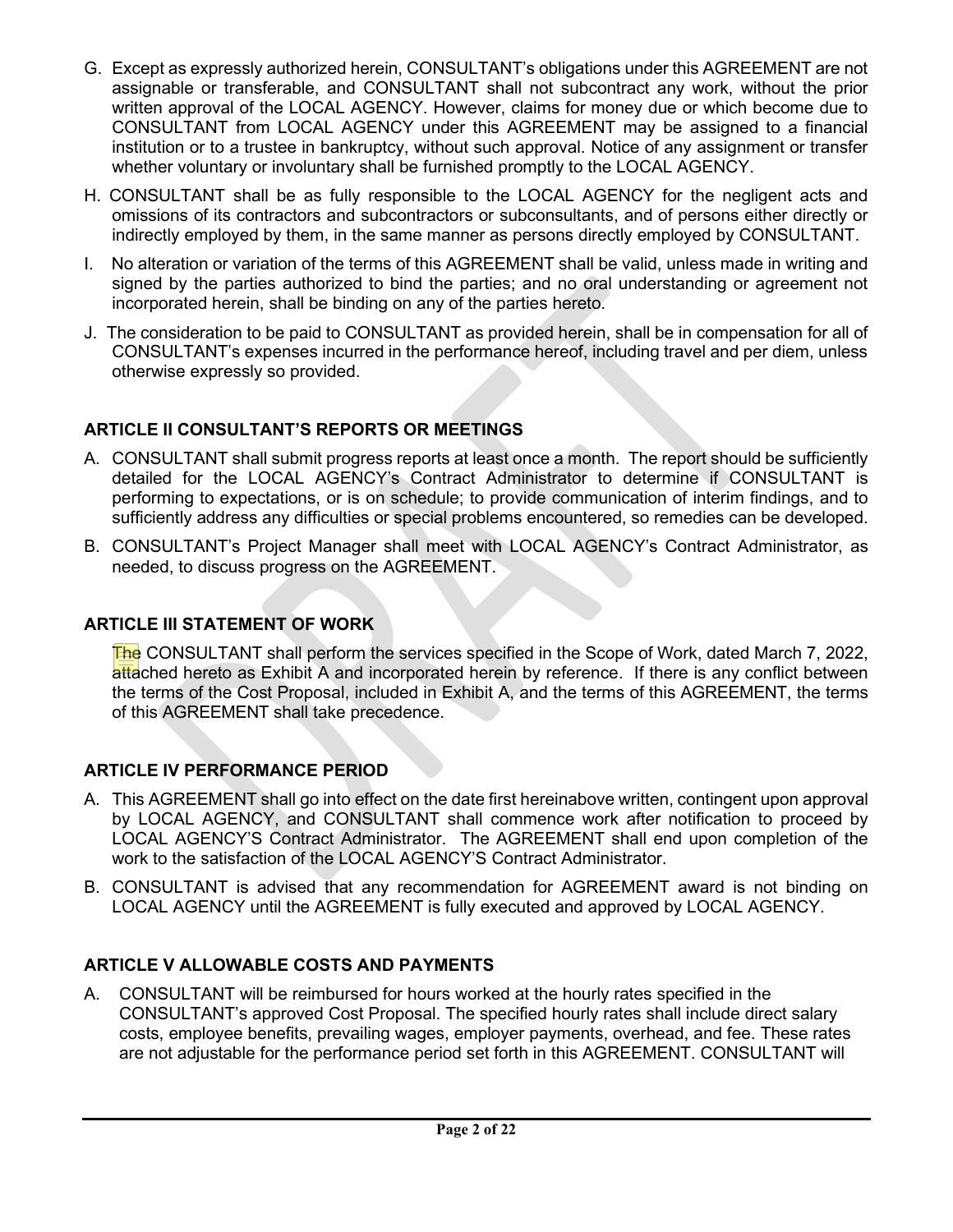be reimbursed within thirty (30) days upon receipt by LOCAL AGENCY'S Contract Administrator of itemized invoices in duplicate.

- B. In addition, CONSULTANT will be reimbursed for incurred (actual) direct costs other than salary costs that are in the approved Cost Proposal and identified in the approved Cost Proposal.
- C. Reserved.
- D. Reserved.
- E. Reserved.
- F. Reimbursement for transportation and subsistence costs shall not exceed the rates as specified in the approved Cost Proposal. CONSULTANT will be responsible for transportation and subsistence costs in excess of State rates.
- G. When milestone cost estimates are included in the approved Cost Proposal, CONSULTANT shall obtain prior written approval in the form of an AGREEMENT amendment for a revised milestone cost estimate from the Contract Administrator before exceeding such estimate.
- H. Progress payments will be made monthly in arrears based on services provided and actual costs incurred.
- I. CONSULTANT shall not commence performance of work or services until this AGREEMENT has been approved by LOCAL AGENCY and notification to proceed has been issued by LOCAL AGENCY'S Contract Administrator. No payment will be made prior to approval or for any work performed prior to approval of this AGREEMENT.
- J. Reserved.
- K. CONSULTANT will be reimbursed within thirty (30) days upon receipt by LOCAL AGENCY'S Contract Administrator of itemized invoices in duplicate. Invoices shall be submitted no later than thirty (30) calendar days after the performance of work for which CONSULTANT is billing. Invoices shall detail the work performed on each milestone, on each project as applicable. Invoices shall follow the format stipulated for the approved Cost Proposal and shall reference this AGREEMENT number and project title. Credits due LOCAL AGENCY that include any equipment purchased under the provisions of Article XI Equipment Purchase, must be reimbursed by CONSULTANT prior to the expiration or termination of this AGREEMENT. Invoices shall be mailed to LOCAL AGENCY's Contract Administrator at the following address:

City of San Rafael Department of Public Works Bill Guerin 111 Morphew Street San Rafael, CA 94901

- L. Reserved.
- M. The total amount payable by LOCAL AGENCY shall not exceed the amount agreed to in this AGREEMENT, unless authorized by amendment.
- N. Reserved.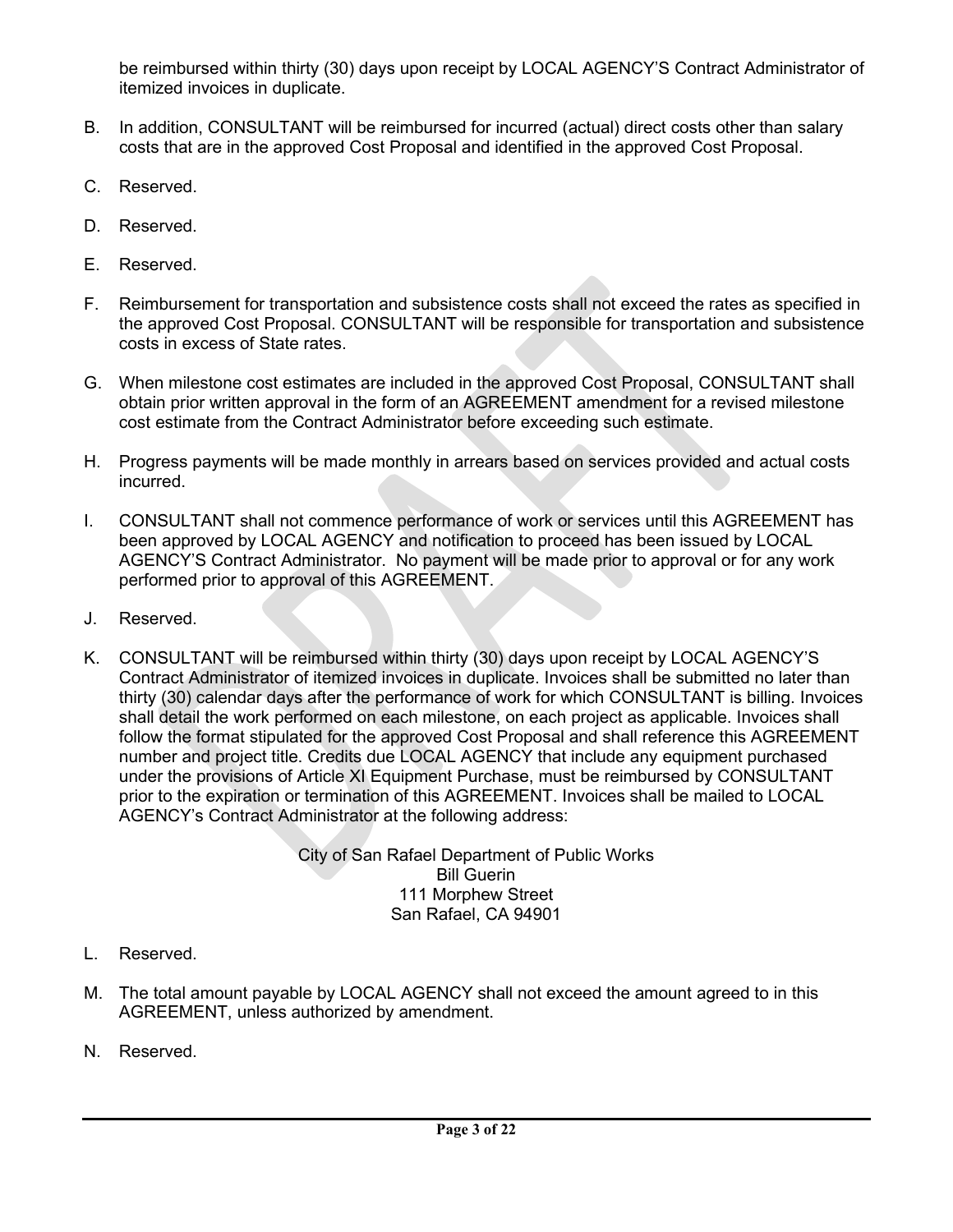- O. Reserved.
- P. The total amount payable by LOCAL AGENCY for all work resulting from this AGREEMENT shall not exceed \$ 258,498.65. It is understood and agreed that there is no guarantee, either expressed or implied that this dollar amount will be authorized under this AGREEMENT.

## **ARTICLE VI TERMINATION**

- A. This AGREEMENT may be terminated by LOCAL AGENCY, provided that LOCAL AGENCY gives not less than thirty (30) calendar days' written notice (delivered by certified mail, return receipt requested) of intent to terminate. Upon termination, LOCAL AGENCY shall be entitled to all work, including but not limited to, reports, investigations, appraisals, inventories, studies, analyses, drawings and data estimates performed to that date, whether completed or not, and in accordance with Article XXVI, Ownership of Data.
- B. LOCAL AGENCY may temporarily suspend this AGREEMENT, at no additional cost to LOCAL AGENCY, provided that CONSULTANT is given written notice (delivered by certified mail, return receipt requested) of temporary suspension. If LOCAL AGENCY gives such notice of temporary suspension, CONSULTANT shall immediately suspend its activities under this AGREEMENT. A temporary suspension may be issued concurrent with the notice of termination provided for in subsection A of this section.
- C. Notwithstanding any provisions of this AGREEMENT, CONSULTANT shall not be relieved of liability to LOCAL AGENCY for damages sustained by LOCAL AGENCY by virtue of any breach of this AGREEMENT by CONSULTANT, and LOCAL AGENCY may withhold any payments due to CONSULTANT until such time as the exact amount of damages, if any, due LOCAL AGENCY from CONSULTANT is determined.
- D. In the event of termination, CONSULTANT shall be compensated as provided for in this AGREEMENT, except as provided in Article XI, section C. Upon termination, LOCAL AGENCY shall be entitled to all work, including but not limited to, reports, investigations, appraisals, inventories, studies, analyses, drawings and data estimates performed to that date, whether completed or not, and in accordance with Article XXVI, Ownership of Data.

# **ARTICLE VII COST PRINCIPLES AND ADMINISTRATIVE REQUIREMENTS**

- A. The CONSULTANT agrees that 48 CFR Part 31, Contract Cost Principles and Procedures, shall be used to determine the allowability of individual items of cost.
- B. The CONSULTANT also agrees to comply with Federal procedures in accordance with 2 CFR Part 200, Uniform Administrative Requirements, Cost Principles, and Audit Requirements for Federal Awards.
- C. Any costs for which payment has been made to the CONSULTANT that are determined by subsequent audit to be unallowable under 48 CFR Part 31 or 2 CFR Part 200, are subject to repayment by the CONSULTANT to LOCAL AGENCY.
- D. When a CONSULTANT or Subconsultant is a Non-Profit Organization or an Institution of Higher Education, the Cost Principles for Title 2 CFR Part 200, Uniform Administrative Requirements, Cost Principles, and Audit Requirements for Federal Awards shall apply.

### **ARTICLE VIII RETENTION OF RECORDS/AUDIT**

For the purpose of determining compliance with Gov. Code §8546.7, the CONSULTANT, Subconsultants, and LOCAL AGENCY shall maintain all books, documents, papers, accounting records,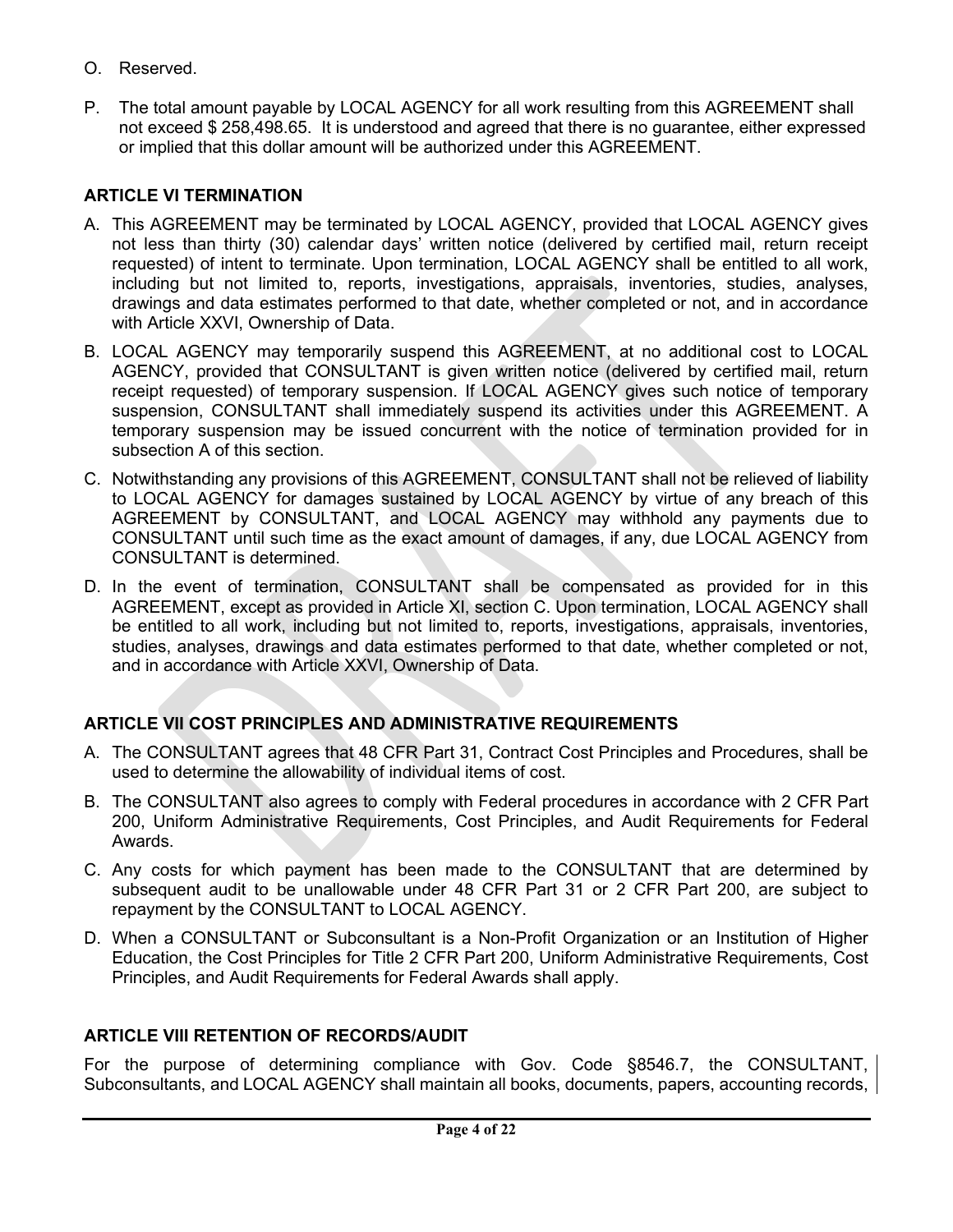Independent CPA Audited Indirect Cost Rate workpapers, and other evidence pertaining to the performance of the AGREEMENT including, but not limited to, the costs of administering the AGREEMENT. All parties, including the CONSULTANT's Independent CPA, shall make such workpapers and materials available at their respective offices at all reasonable times during the AGREEMENT period and for three (3) years from the date of final payment under the AGREEMENT. LOCAL AGENCY, Caltrans Auditor, FHWA, or any duly authorized representative of the Federal government having jurisdiction under Federal laws or regulations (including the basis of Federal funding in whole or in part) shall have access to any books, records, and documents of the CONSULTANT, Subconsultants, and the CONSULTANT's Independent CPA, that are pertinent to the AGREEMENT for audits, examinations, workpaper review, excerpts, and transactions, and copies thereof shall be furnished if requested without limitation.

# **ARTICLE IX AUDIT REVIEW PROCEDURES**

- A. Any dispute concerning a question of fact arising under an interim or post audit of this AGREEMENT that is not disposed of by agreement, shall be reviewed by LOCAL AGENCY'S Finance Director.
- B. Not later than thirty (30) days after issuance of the final audit report, CONSULTANT may request a review by LOCAL AGENCY'S Finance Director of unresolved audit issues. The request for review will be submitted in writing.
- C. Neither the pendency of a dispute nor its consideration by LOCAL AGENCY will excuse CONSULTANT from full and timely performance, in accordance with the terms of this AGREEMENT.
- D. CONSULTANT and subconsultant AGREEMENTs, including cost proposals and Indirect Cost Rates (ICR), may be subject to audits or reviews such as, but not limited to, an AGREEMENT audit, an incurred cost audit, an ICR Audit, or a CPA ICR audit work paper review. If selected for audit or review, the AGREEMENT, cost proposal and ICR and related work papers, if applicable, will be reviewed to verify compliance with 48 CFR, Part 31 and other related laws and regulations. In the instances of a CPA ICR audit work paper review it is CONSULTANT's responsibility to ensure federal, LOCAL AGENCY, or local government officials are allowed full access to the CPA's work papers including making copies as necessary. The AGREEMENT, cost proposal, and ICR shall be adjusted by CONSULTANT and approved by LOCAL AGENCY Contract Administrator to conform to the audit or review recommendations. CONSULTANT agrees that individual terms of costs identified in the audit report shall be incorporated into the AGREEMENT by this reference if directed by LOCAL AGENCY at its sole discretion. Refusal by CONSULTANT to incorporate audit or review recommendations, or to ensure that the federal, LOCAL AGENCY or local governments have access to CPA work papers, will be considered a breach of AGREEMENT terms and cause for termination of the AGREEMENT and disallowance of prior reimbursed costs.
- E. CONSULTANT's Cost Proposal may be subject to a CPA ICR Audit Work Paper Review and/or audit by Caltrans Audits and Investigation (A&I). Caltrans A&I, at its sole discretion, may review and/or audit and approve the CPA ICR documentation. The Cost Proposal shall be adjusted by the CONSULTANT and approved by the LOCAL AGENCY Contract Administrator to conform to the Work Paper Review recommendations included in the management letter or audit recommendations included in the audit report. Refusal by the CONSULTANT to incorporate the Work Paper Review recommendations included in the management letter or audit recommendations included in the audit report will be considered a breach of the AGREEMENT terms and cause for termination of the AGREEMENT and disallowance of prior reimbursed costs.
	- 1. During Caltrans A&I's review of the ICR audit work papers created by the CONSULTANT's independent CPA, Caltrans A&I will work with the CPA and/or CONSULTANT toward a resolution of issues that arise during the review. Each party agrees to use its best efforts to resolve any audit disputes in a timely manner. If Caltrans A&I identifies significant issues during the review and is unable to issue a cognizant approval letter, LOCAL AGENCY will reimburse the CONSULTANT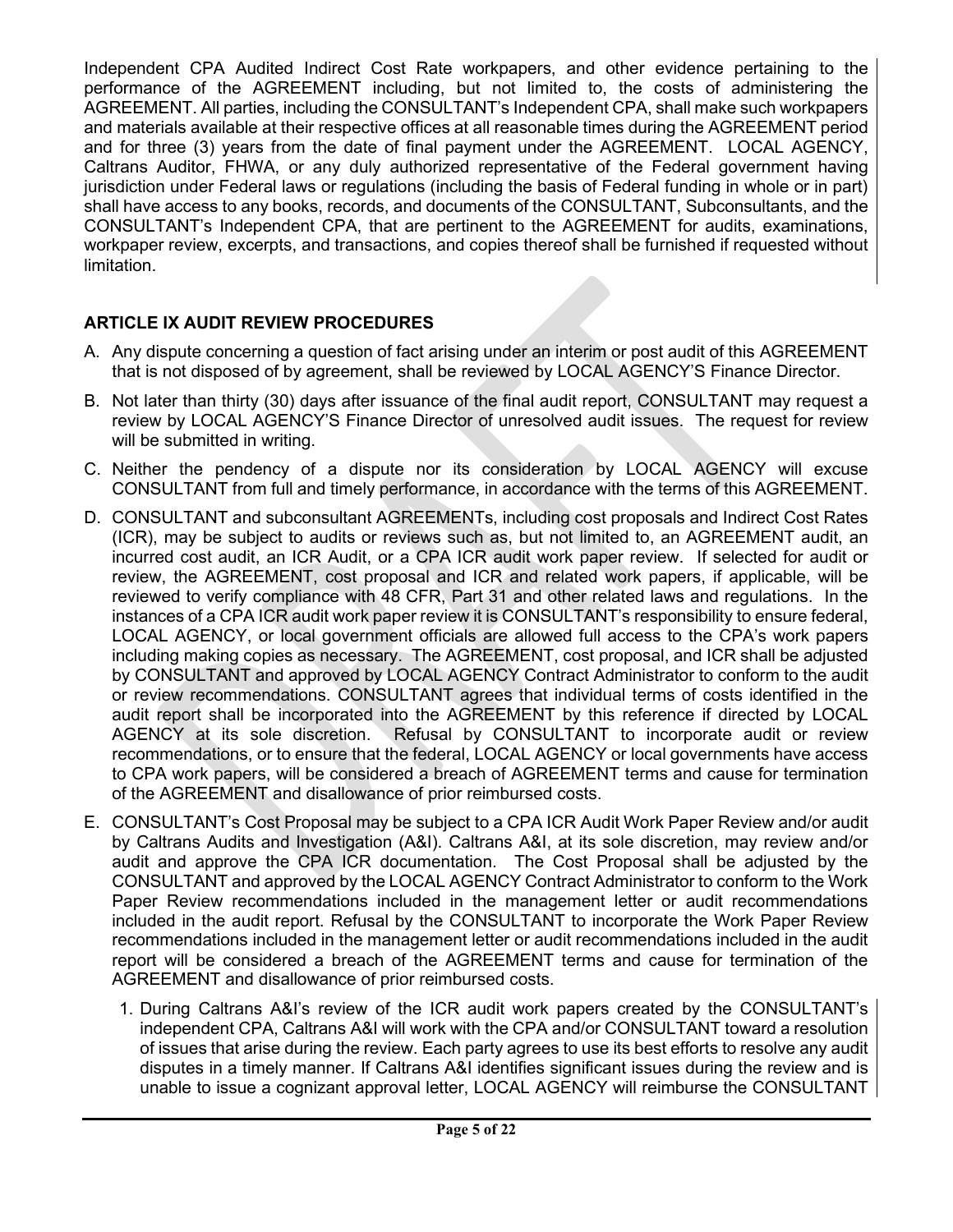at an accepted ICR until a FAR (Federal Acquisition Regulation) compliant ICR {e.g. 48 CFR Part 31; GAAS (Generally Accepted Auditing Standards); CAS (Cost Accounting Standards), if applicable; in accordance with procedures and guidelines of the American Association of State Highways and Transportation Officials (AASHTO) Audit Guide; and other applicable procedures and guidelines}is received and approved by A&I.

Accepted rates will be as follows:

- a. If the proposed rate is less than one hundred fifty percent (150%) the accepted rate reimbursed will be ninety percent (90%) of the proposed rate.
- b. If the proposed rate is between one hundred fifty percent (150%) and two hundred percent (200%) - the accepted rate will be eighty-five percent (85%) of the proposed rate.
- c. If the proposed rate is greater than two hundred percent (200%) the accepted rate will be seventy-five percent (75%) of the proposed rate.
- 2. If Caltrans A&I is unable to issue a cognizant letter per paragraph E.1. above, Caltrans A&I may require CONSULTANT to submit a revised independent CPA-audited ICR and audit report within three (3) months of the effective date of the management letter. Caltrans A&I will then have up to six (6) months to review the CONSULTANT's and/or the independent CPA's revisions.
- 3. If the CONSULTANT fails to comply with the provisions of this paragraph E, or if Caltrans A&I is still unable to issue a cognizant approval letter after the revised independent CPA audited ICR is submitted, overhead cost reimbursement will be limited to the accepted ICR that was established upon initial rejection of the ICR and set forth in paragraph E.1. above for all rendered services. In this event, this accepted ICR will become the actual and final ICR for reimbursement purposes under this AGREEMENT.
- 4. CONSULTANT may submit to LOCAL AGENCY final invoice only when all of the following items have occurred: (1) Caltrans A&I accepts or adjusts the original or revised independent CPA audited ICR; (2) all work under this AGREEMENT has been completed to the satisfaction of LOCAL AGENCY; and, (3) Caltrans A&I has issued its final ICR review letter. The CONSULTANT MUST SUBMIT ITS FINAL INVOICE TO LOCAL AGENCY no later than sixty (60) calendar days after occurrence of the last of these items. The accepted ICR will apply to this AGREEMENT and all other agreements executed between LOCAL AGENCY and the CONSULTANT, either as a prime or subconsultant, with the same fiscal period ICR.

# **ARTICLE X SUBCONTRACTING**

- A. Nothing contained in this AGREEMENT or otherwise, shall create any contractual relation between LOCAL AGENCY and any Subconsultants, and no sub-agreement shall relieve the CONSULTANT of its responsibilities and obligations hereunder. The CONSULTANT agrees to be as fully responsible to LOCAL AGENCY for the acts and omissions of its Subconsultants and of persons either directly or indirectly employed by any of them as it is for the acts and omissions of persons directly employed by the CONSULTANT. The CONSULTANT's obligation to pay its Subconsultants is an independent obligation from LOCAL AGENCY'S obligation to make payments to the CONSULTANT.
- B. The CONSULTANT shall perform the work contemplated with resources available within its own organization and no portion of the work shall be subcontracted without written authorization by the LOCAL AGENCY Contract Administrator, except that which is expressly identified in the CONSULTANT's approved Cost Proposal.
- C. Any sub-agreement entered into as a result of this AGREEMENT, shall contain all the provisions stipulated in this entire AGREEMENT to be applicable to Subconsultants unless otherwise noted.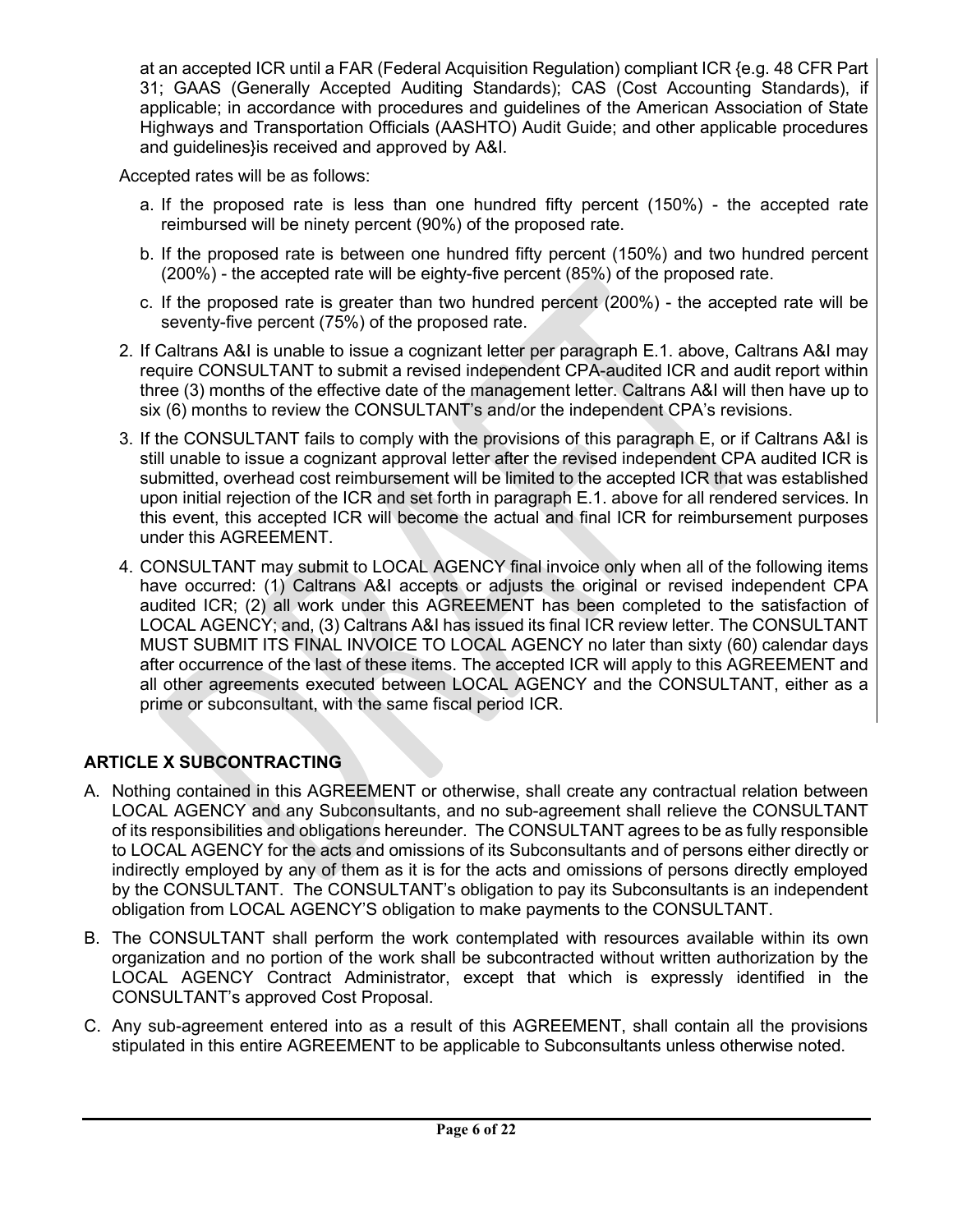- D. CONSULTANT shall pay its Subconsultants within Fifteen (15) calendar days from receipt of each payment made to the CONSULTANT by the LOCAL AGENCY.
- E. Any substitution of Subconsultants must be approved in writing by LOCAL AGENCY Contract Administrator in advance of assigning work to a substitute Subconsultant.

## **ARTICLE XI EQUIPMENT PURCHASE AND OTHER CAPITAL EXPENDITURES**

- A. Prior authorization in writing, by LOCAL AGENCY's Contract Administrator shall be required before CONSULTANT enters into any unbudgeted purchase order, or subcontract exceeding five thousand dollars (\$5,000) for supplies, equipment, or CONSULTANT services. CONSULTANT shall provide an evaluation of the necessity or desirability of incurring such costs.
- B. For purchase of any item, service, or consulting work not covered in CONSULTANT's approved Cost Proposal and exceeding five thousand dollars (\$5,000), with prior authorization by LOCAL AGENCY's Contract Administrator, three competitive quotations must be submitted with the request, or the absence of bidding must be adequately justified.
- C. Any equipment purchased as a result of this contract is subject to the following:
	- 1. CONSULTANT shall maintain an inventory of all nonexpendable property. Nonexpendable property is defined as having a useful life of at least two years and an acquisition cost of five thousand dollars (\$5,000) or more. If the purchased equipment needs replacement and is sold or traded in, LOCAL AGENCY shall receive a proper refund or credit at the conclusion of the AGREEMENT, or if the AGREEMENT is terminated, CONSULTANT may either keep the equipment and credit LOCAL AGENCY in an amount equal to its fair market value, or sell such equipment at the best price obtainable at a public or private sale, in accordance with established LOCAL AGENCY procedures; and credit LOCAL AGENCY in an amount equal to the sales price. If CONSULTANT elects to keep the equipment, fair market value shall be determined at CONSULTANT's expense, on the basis of a competent independent appraisal of such equipment. Appraisals shall be obtained from an appraiser mutually agreeable to by LOCAL AGENCY and CONSULTANT, if it is determined to sell the equipment, the terms and conditions of such sale must be approved in advance by LOCAL AGENCY.
	- 2. Regulation 2 CFR Part 200 requires a credit to Federal funds when participating equipment with a fair market value greater than five thousand dollars (\$5,000) is credited to the project.

# **ARTICLE XII STATE PREVAILING WAGE RATES**

- A. No CONSULTANT or Subconsultant may be awarded an AGREEMENT containing public work elements unless registered with the Department of Industrial Relations (DIR) pursuant to Labor Code §1725.5. Registration with DIR must be maintained throughout the entire term of this AGREEMENT, including any subsequent amendments.
- B. The CONSULTANT shall comply with all of the applicable provisions of the California Labor Code requiring the payment of prevailing wages. The General Prevailing Wage Rate Determinations applicable to work under this AGREEMENT are available and on file with the Department of Transportation's Regional/District Labor Compliance Officer

[\(http://www.dot.ca.gov/hq/construc/LaborCompliance/documents/District-](http://www.dot.ca.gov/hq/construc/LaborCompliance/documents/District-Region_Map_Construction_7-8-15.pdf)Region Map Construction 7-8-15.pdf).

These wage rates are made a specific part of this AGREEMENT by reference pursuant to Labor Code §1773.2 and will be applicable to work performed at a construction project site. Prevailing wages will be applicable to all inspection work performed at LOCAL AGENCY construction sites, at LOCAL AGENCY facilities and at off-site locations that are set up by the construction contractor or one of its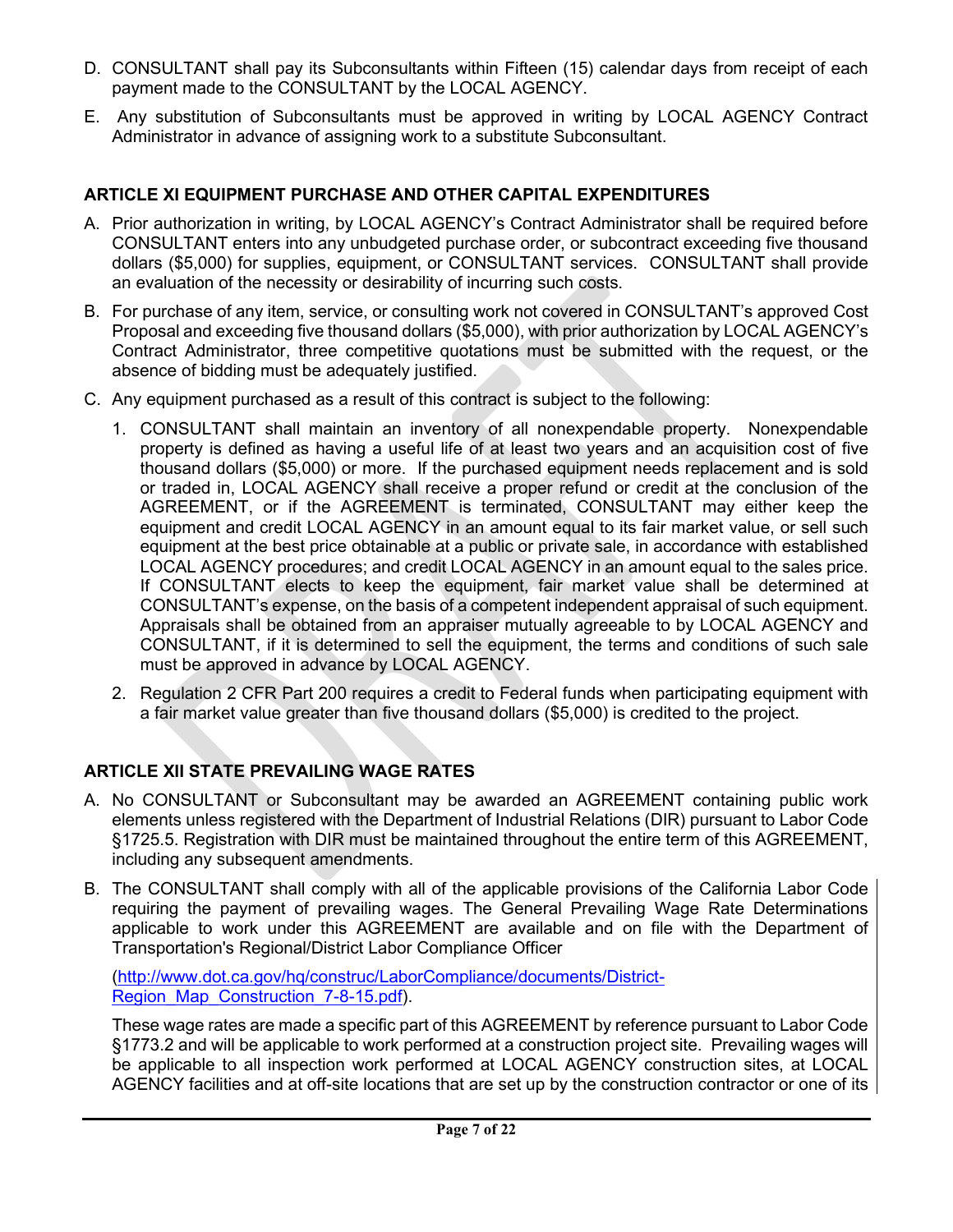subcontractors solely and specifically to serve LOCAL AGENCY projects. Prevailing wage requirements do not apply to inspection work performed at the facilities of vendors and commercial materials suppliers that provide goods and services to the general public.

- C. General Prevailing Wage Rate Determinations applicable to this project may also be obtained from the Department of Industrial Relations Internet site at [http://www.dir.ca.gov](http://www.dir.ca.gov/)**.**
- D. Payroll Records
	- 1. Each CONSULTANT and Subconsultant shall keep accurate certified payroll records and supporting documents as mandated by Labor Code §1776 and as defined in 8 CCR §16000 showing the name, address, social security number, work classification, straight time and overtime hours worked each day and week, and the actual per diem wages paid to each journeyman, apprentice, worker, or other employee employed by the CONSULTANT or Subconsultant in connection with the public work. Each payroll record shall contain or be verified by a written declaration that it is made under penalty of perjury, stating both of the following:
		- a. The information contained in the payroll record is true and correct.
		- b. The employer has complied with the requirements of Labor Code §1771, §1811, and §1815 for any work performed by his or her employees on the public works project.
	- 2. The payroll records enumerated under paragraph (1) above shall be certified as correct by the CONSULTANT under penalty of perjury. The payroll records and all supporting documents shall be made available for inspection and copying by LOCAL AGENCY representatives at all reasonable hours at the principal office of the CONSULTANT. The CONSULTANT shall provide copies of certified payrolls or permit inspection of its records as follows:
		- a. A certified copy of an employee's payroll record shall be made available for inspection or furnished to the employee or the employee's authorized representative on request.
		- b. A certified copy of all payroll records enumerated in paragraph (1) above, shall be made available for inspection or furnished upon request to a representative of LOCAL AGENCY, the Division of Labor Standards Enforcement and the Division of Apprenticeship Standards of the Department of Industrial Relations. Certified payrolls submitted to LOCAL AGENCY, the Division of Labor Standards Enforcement and the Division of Apprenticeship Standards shall not be altered or obliterated by the CONSULTANT.
		- c. The public shall not be given access to certified payroll records by the CONSULTANT. The CONSULTANT is required to forward any requests for certified payrolls to the LOCAL AGENCY Contract Administrator by both email and regular mail on the business day following receipt of the request.
	- 3. Each CONSULTANT shall submit a certified copy of the records enumerated in paragraph (1) above, to the entity that requested the records within ten (10) calendar days after receipt of a written request.
	- 4. Any copy of records made available for inspection as copies and furnished upon request to the public or any public agency by LOCAL AGENCY shall be marked or obliterated in such a manner as to prevent disclosure of each individual's name, address, and social security number. The name and address of the CONSULTANT or Subconsultant performing the work shall not be marked or obliterated.
	- 5. The CONSULTANT shall inform LOCAL AGENCY of the location of the records enumerated under paragraph (1) above, including the street address, city and county, and shall, within five (5) working days, provide a notice of a change of location and address.
	- 6. The CONSULTANT or Subconsultant shall have ten (10) calendar days in which to comply subsequent to receipt of written notice requesting the records enumerated in paragraph (1) above.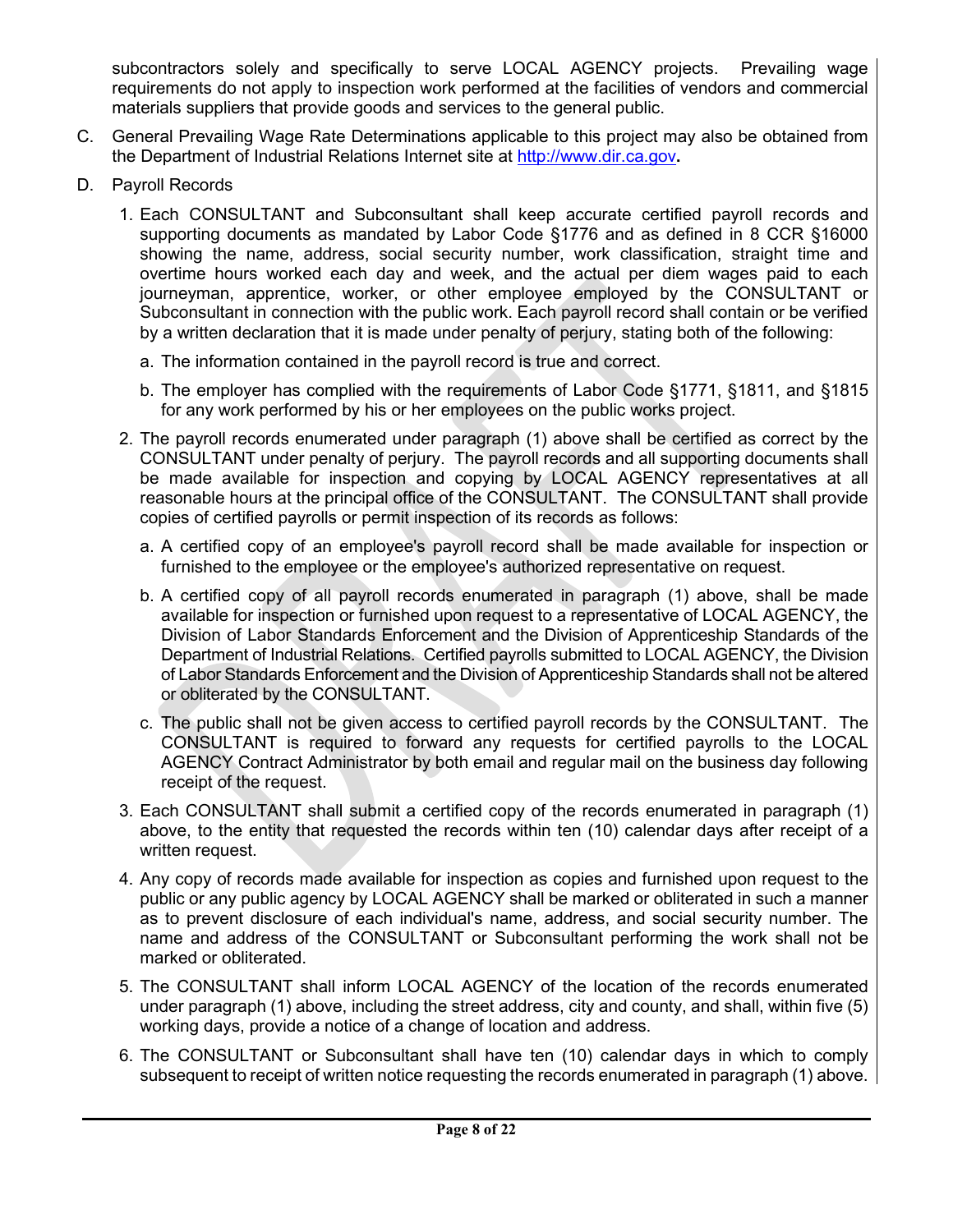In the event the CONSULTANT or Subconsultant fails to comply within the ten (10) day period, he or she shall, as a penalty to LOCAL AGENCY, forfeit one hundred dollars (\$100) for each calendar day, or portion thereof, for each worker, until strict compliance is effectuated. Such penalties shall be withheld by LOCAL AGENCY from payments then due. CONSULTANT is not subject to a penalty assessment pursuant to this section due to the failure of a Subconsultant to comply with this section.

- E. When prevailing wage rates apply, the CONSULTANT is responsible for verifying compliance with certified payroll requirements. Invoice payment will not be made until the invoice is approved by the LOCAL AGENCY Contract Administrator.
- F. Penalty
	- 1. The CONSULTANT and any of its Subconsultants shall comply with Labor Code §1774 and §1775. Pursuant to Labor Code §1775, the CONSULTANT and any Subconsultant shall forfeit to the LOCAL AGENCY a penalty of not more than two hundred dollars (\$200) for each calendar day, or portion thereof, for each worker paid less than the prevailing rates as determined by the Director of DIR for the work or craft in which the worker is employed for any public work done under the AGREEMENT by the CONSULTANT or by its Subconsultant in violation of the requirements of the Labor Code and in particular, Labor Code §§1770 to 1780, inclusive.
	- 2. The amount of this forfeiture shall be determined by the Labor Commissioner and shall be based on consideration of mistake, inadvertence, or neglect of the CONSULTANT or Subconsultant in failing to pay the correct rate of prevailing wages, or the previous record of the CONSULTANT or Subconsultant in meeting their respective prevailing wage obligations, or the willful failure by the CONSULTANT or Subconsultant to pay the correct rates of prevailing wages. A mistake, inadvertence, or neglect in failing to pay the correct rates of prevailing wages is not excusable if the CONSULTANT or Subconsultant had knowledge of the obligations under the Labor Code. The CONSULTANT is responsible for paying the appropriate rate, including any escalations that take place during the term of the AGREEMENT.
	- 3. In addition to the penalty and pursuant to Labor Code §1775, the difference between the prevailing wage rates and the amount paid to each worker for each calendar day or portion thereof for which each worker was paid less than the prevailing wage rate shall be paid to each worker by the CONSULTANT or Subconsultant.
	- 4. If a worker employed by a Subconsultant on a public works project is not paid the general prevailing per diem wages by the Subconsultant, the prime CONSULTANT of the project is not liable for the penalties described above unless the prime CONSULTANT had knowledge of that failure of the Subconsultant to pay the specified prevailing rate of wages to those workers or unless the prime CONSULTANT fails to comply with all of the following requirements:
		- a. The AGREEMENT executed between the CONSULTANT and the Subconsultant for the performance of work on public works projects shall include a copy of the requirements in Labor Code §§1771, 1775, 1776, 1777.5, 1813, and 1815.
		- b. The CONSULTANT shall monitor the payment of the specified general prevailing rate of per diem wages by the Subconsultant to the employees by periodic review of the certified payroll records of the Subconsultant.
		- c. Upon becoming aware of the Subconsultant's failure to pay the specified prevailing rate of wages to the Subconsultant's workers, the CONSULTANT shall diligently take corrective action to halt or rectify the failure, including but not limited to, retaining sufficient funds due the Subconsultant for work performed on the public works project.
		- d. Prior to making final payment to the Subconsultant for work performed on the public works project, the CONSULTANT shall obtain an affidavit signed under penalty of perjury from the Subconsultant that the Subconsultant had paid the specified general prevailing rate of per diem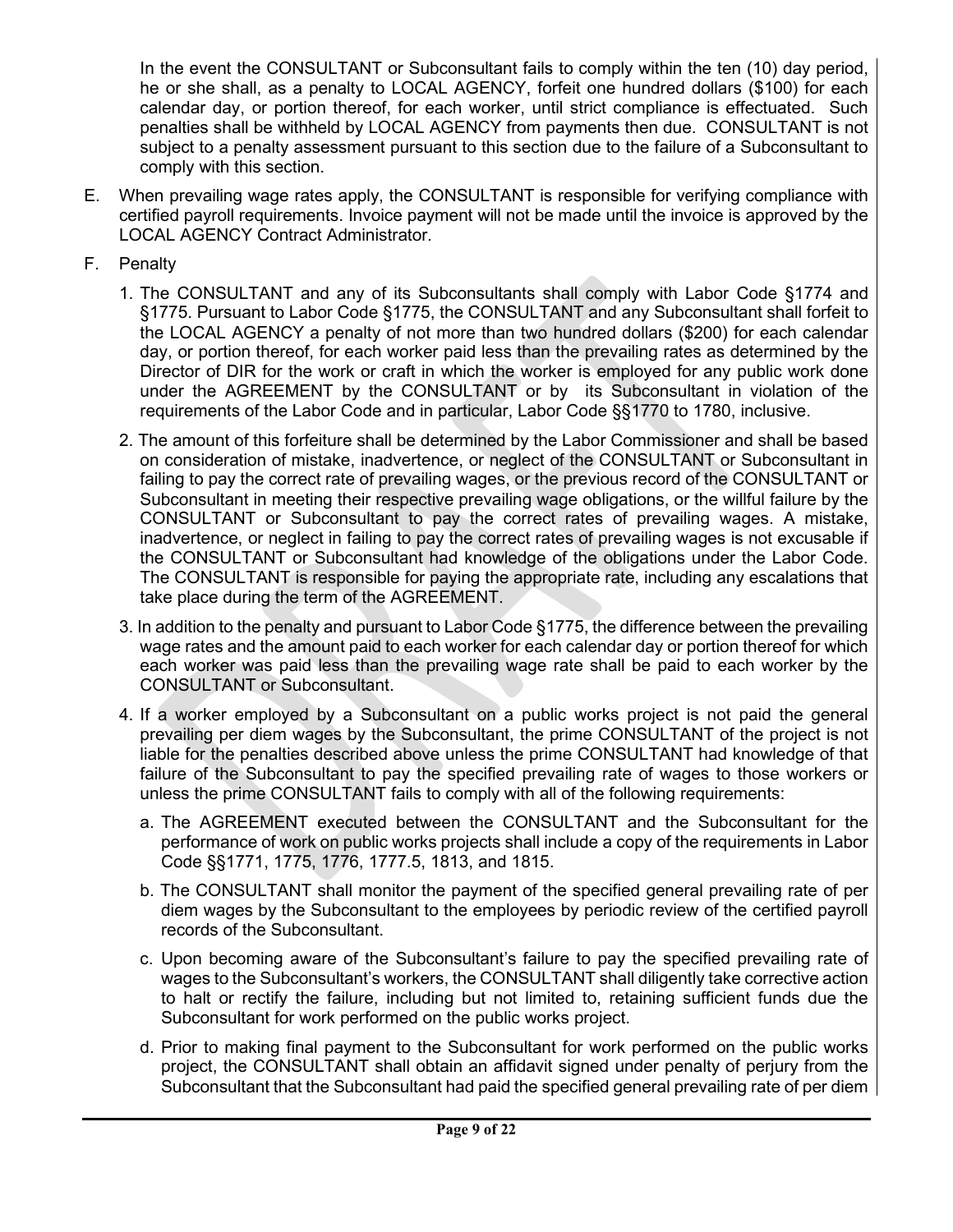wages to the Subconsultant's employees on the public works project and any amounts due pursuant to Labor Code §1813.

- 5. Pursuant to Labor Code §1775, LOCAL AGENCY shall notify the CONSULTANT on a public works project within fifteen (15) calendar days of receipt of a complaint that a Subconsultant has failed to pay workers the general prevailing rate of per diem wages.
- 6. If LOCAL AGENCY determines that employees of a Subconsultant were not paid the general prevailing rate of per diem wages and if LOCAL AGENCY did not retain sufficient money under the AGREEMENT to pay those employees the balance of wages owed under the general prevailing rate of per diem wages, the CONSULTANT shall withhold an amount of moneys due the Subconsultant sufficient to pay those employees the general prevailing rate of per diem wages if requested by LOCAL AGENCY.
- G. Hours of Labor

Eight (8) hours labor constitutes a legal day's work. The CONSULTANT shall forfeit, as a penalty to the LOCAL AGENCY, twenty-five dollars (\$25) for each worker employed in the execution of the AGREEMENT by the CONSULTANT or any of its Subconsultants for each calendar day during which such worker is required or permitted to work more than eight (8) hours in any one calendar day and forty (40) hours in any one calendar week in violation of the provisions of the Labor Code, and in particular §§1810 to 1815 thereof, inclusive, except that work performed by employees in excess of eight (8) hours per day, and forty (40) hours during any one week, shall be permitted upon compensation for all hours worked in excess of eight (8) hours per day and forty (40) hours in any week, at not less than one and one-half (1.5) times the basic rate of pay, as provided in §1815.

- H. Employment of Apprentices
	- 1. Where either the prime AGREEMENT or the sub-agreement exceeds thirty thousand dollars (\$30,000), the CONSULTANT and any subconsultants under him or her shall comply with all applicable requirements of Labor Code §§1777.5, 1777.6 and 1777.7 in the employment of apprentices.
	- 2. CONSULTANTs and subconsultants are required to comply with all Labor Code requirements regarding the employment of apprentices, including mandatory ratios of journey level to apprentice workers. Prior to commencement of work, CONSULTANT and subconsultants are advised to contact the DIR Division of Apprenticeship Standards website at https://www.dir.ca.gov/das/, for additional information regarding the employment of apprentices and for the specific journey-to- apprentice ratios for the AGREEMENT work. The CONSULTANT is responsible for all subconsultants' compliance with these requirements. Penalties are specified in Labor Code §1777.7.

# **ARTICLE XIII CONFLICT OF INTEREST (Verbatim)**

- A. During the term of this AGREEMENT, the CONSULTANT shall disclose any financial, business, or other relationship with LOCAL AGENCY that may have an impact upon the outcome of this AGREEMENT or any ensuing LOCAL AGENCY construction project. The CONSULTANT shall also list current clients who may have a financial interest in the outcome of this AGREEMENT, or any ensuing LOCAL AGENCY construction project, which will follow.
- B. CONSULTANT certifies that it has disclosed to LOCAL AGENCY any actual, apparent, or potential conflicts of interest that may exist relative to the services to be provided pursuant to this AGREEMENT. CONSULTANT agrees to advise LOCAL AGENCY of any actual, apparent or potential conflicts of interest that may develop subsequent to the date of execution of this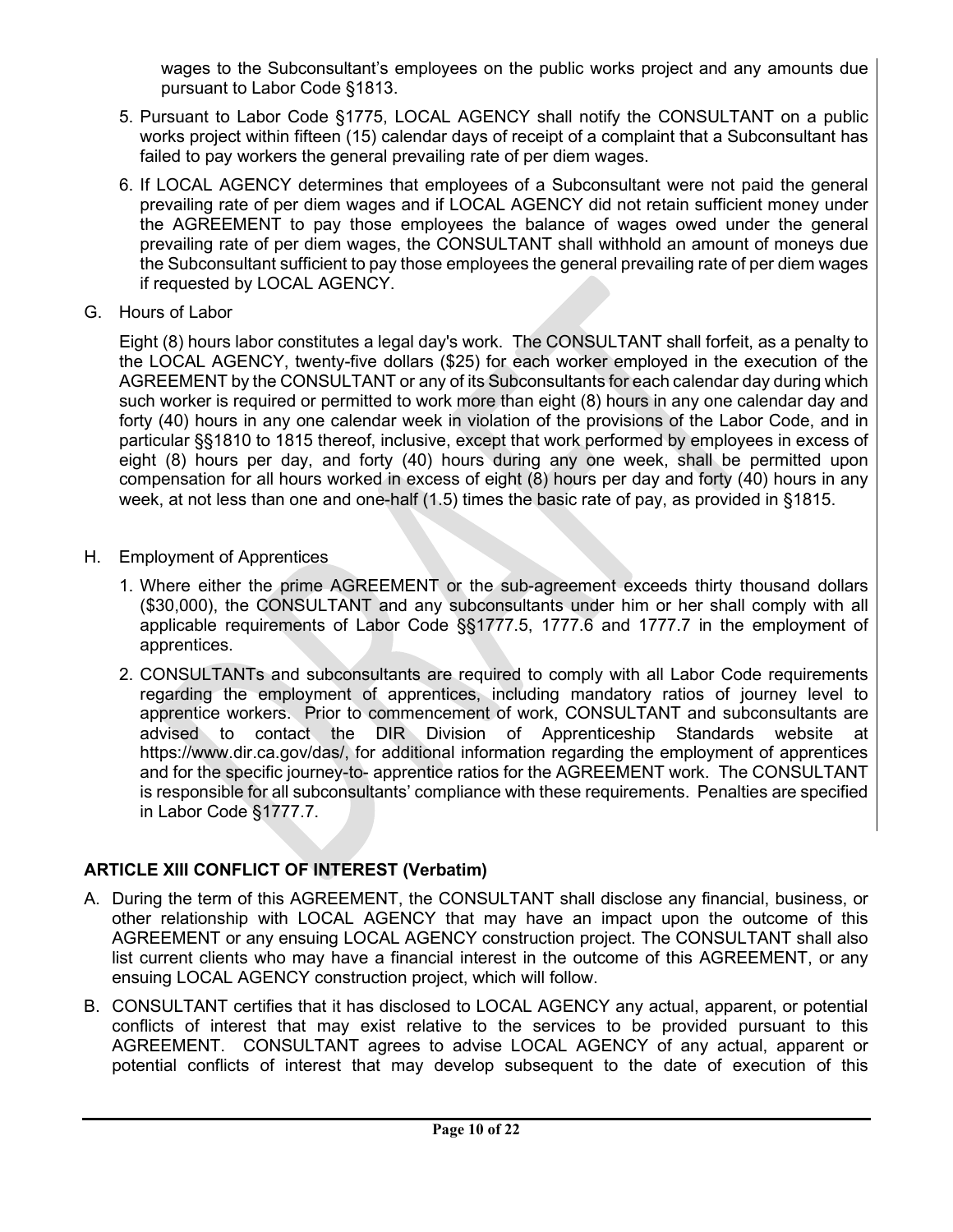AGREEMENT. CONSULTANT further agrees to complete any statements of economic interest if required by either LOCAL AGENCY ordinance or State law.

- C. The CONSULTANT hereby certifies that it does not now have nor shall it acquire any financial or business interest that would conflict with the performance of services under this AGREEMENT.
- D. The CONSULTANT hereby certifies that the CONSULTANT or subconsultant and any firm affiliated with the CONSULTANT or subconsultant that bids on any construction contract or on any Agreement to provide construction inspection for any construction project resulting from this AGREEMENT, has established necessary controls to ensure a conflict of interest does not exist. An affiliated firm is one, which is subject to the control of the same persons, through joint ownership or otherwise.

# **ARTICLE XIV REBATES, KICKBACKS OR OTHER UNLAWFUL CONSIDERATION**

The CONSULTANT warrants that this AGREEMENT was not obtained or secured through rebates, kickbacks or other unlawful consideration either promised or paid to any LOCAL AGENCY employee. For breach or violation of this warranty, LOCAL AGENCY shall have the right, in its discretion, to terminate this AGREEMENT without liability, to pay only for the value of the work actually performed, or to deduct from the AGREEMENT price or otherwise recover the full amount of such rebate, kickback or other unlawful consideration.

#### **ARTICLE XV PROHIBITION OF EXPENDING LOCAL AGENCY, STATE, OR FEDERAL FUNDS FOR LOBBYING**

- A. CONSULTANT certifies to the best of his or her knowledge and belief that:
	- 1. No state, federal or local agency appropriated funds have been paid or will be paid, by or on behalf of the CONSULTANT, to any person for influencing or attempting to influence an officer or employee of any local, State, or Federal agency, a Member of the State Legislature or United States Congress, an officer or employee of the Legislature or Congress, or any employee of a Member of the Legislature or Congress in connection with the awarding or making of this AGREEMENT, or with the extension, continuation, renewal, amendment, or modification of this AGREEMENT.
	- 2. If any funds other than Federal appropriated funds have been paid, or will be paid to any person for influencing or attempting to influence an officer or employee of any agency, a Member of Congress, an officer or employee of Congress, or an employee of a Member of Congress in connection with this AGREEMENT, the CONSULTANT shall complete and submit Standard Form-LLL, "Disclosure Form to Report Lobbying", in accordance with its instructions.
- B. This certification is a material representation of fact upon which reliance was placed when this transaction was made or entered into. Submission of this certification is a prerequisite for making or entering into this transaction imposed by 31 U.S.C. §1352. Any person who fails to file the required certification shall be subject to a civil penalty of not less than ten thousand dollars (\$10,000) and not more than one hundred thousand dollars (\$100,000) for each such failure.
- C. The CONSULTANT also agrees by signing this document that he or she shall require that the language of this certification be included in all lower tier sub-agreements, which exceed one hundred thousand dollars (\$100,000) and that all such subrecipients shall certify and disclose accordingly.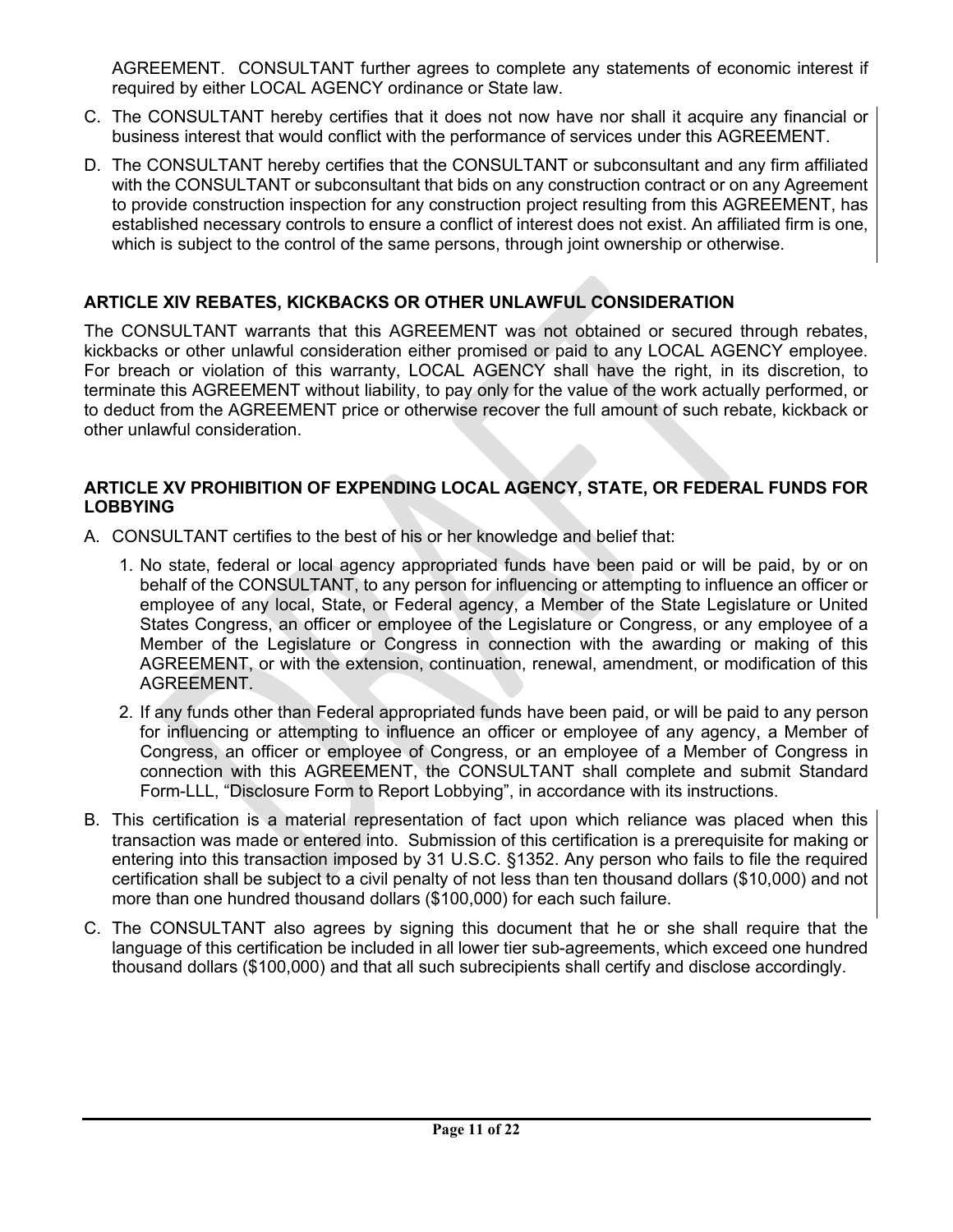# **ARTICLE XVI NON-DISCRIMINATION AND STATEMENT OF COMPLIANCE**

- A. The CONSULTANT's signature affixed herein and dated shall constitute a certification under penalty of perjury under the laws of the State of California that CONSULTANT has, unless exempt, complied with the nondiscrimination program requirements of Gov. Code §12990 and 2 CCR §8103.
- B. During the performance of this AGREEMENT, CONSULTANT and its subconsultants shall not deny the AGREEMENT's benefits to any person on the basis of race, religious creed, color, national origin, ancestry, physical disability, mental disability, medical condition, genetic information, marital status, sex, gender, gender identity, gender expression, age, sexual orientation, or military and veteran status, nor shall they unlawfully discriminate, harass, or allow harassment against any employee or applicant for employment because of race, religious creed, color, national origin, ancestry, physical disability, mental disability, medical condition, genetic information, marital status, sex, gender, gender identity, gender expression, age, sexual orientation, or military and veteran status. CONSULTANT and subconsultants shall insure that the evaluation and treatment of their employees and applicants for employment are free from such discrimination and harassment.
- C. CONSULTANT and subconsultants shall comply with the provisions of the Fair Employment and Housing Act (Gov. Code §12990 et seq.), the applicable regulations promulgated there under (2 CCR §11000 et seq.), the provisions of Gov. Code §§11135-11139.5, and the regulations or standards adopted by LOCAL AGENCY to implement such article. The applicable regulations of the Fair Employment and Housing Commission implementing Gov. Code §12990 (a-f), set forth 2 CCR §§8100-8504, are incorporated into this AGREEMENT by reference and made a part hereof as if set forth in full.
- D. CONSULTANT shall permit access by representatives of the Department of Fair Employment and Housing and the LOCAL AGENCY upon reasonable notice at any time during the normal business hours, but in no case less than twenty-four (24) hours' notice, to such of its books, records, accounts, and all other sources of information and its facilities as said Department or LOCAL AGENCY shall require to ascertain compliance with this clause.
- E. CONSULTANT and its subconsultant*s* shall give written notice of their obligations under this clause to labor organizations with which they have a collective bargaining or other Agreement.
- F. CONSULTANT shall include the nondiscrimination and compliance provisions of this clause in all subcontracts to perform work under this AGREEMENT.
- G. The CONSULTANT, with regard to the work performed under this AGREEMENT, shall act in accordance with Title VI of the Civil Rights Act of 1964 (42 U.S.C. §2000d et seq.). Title VI provides that the recipients of federal assistance will implement and maintain a policy of nondiscrimination in which no person in the United States shall, on the basis of race, color, national origin, religion, sex, age, disability, be excluded from participation in, denied the benefits of or subject to discrimination under any program or activity by the recipients of federal assistance or their assignees and successors in interest.
- H. The CONSULTANT shall comply with regulations relative to non-discrimination in federally-assisted programs of the U.S. Department of Transportation (49 CFR Part 21 - Effectuation of Title VI of the Civil Rights Act of 1964). Specifically, the CONSULTANT shall not participate either directly or indirectly in the discrimination prohibited by 49 CFR §21.5, including employment practices and the selection and retention of Subconsultants.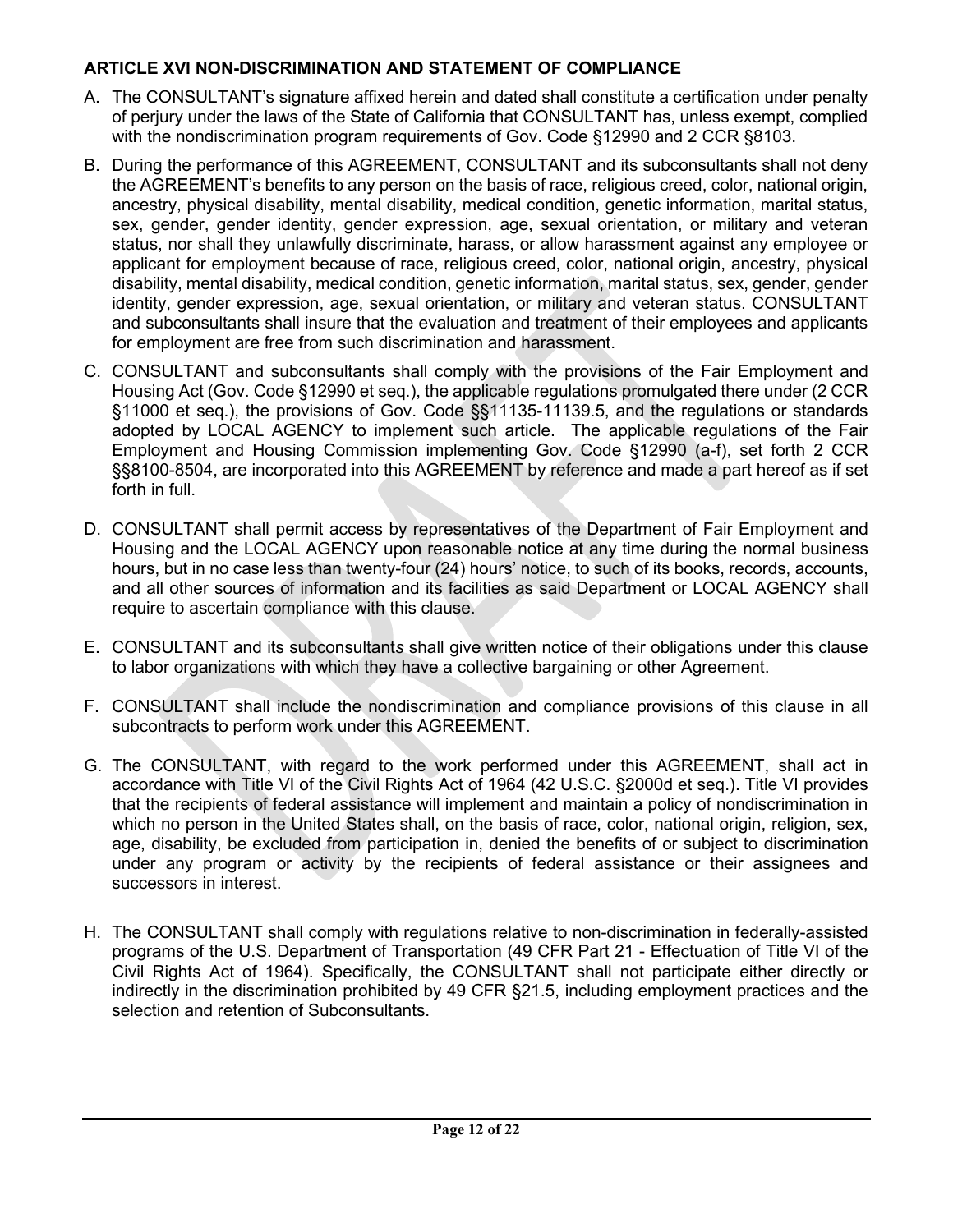## **ARTICLE XVII DEBARMENT AND SUSPENSION CERTIFICATION**

- A. CONSULTANT's signature affixed herein, shall constitute a certification under penalty of perjury under the laws of the State of California, that the CONSULTANT or any person associated therewith in the capacity of owner, partner, director, officer, or manager:
	- 1. Is not currently under suspension, debarment, voluntary exclusion, or determination of ineligibility by any federal agency;
	- 2. Has not been suspended, debarred, voluntarily excluded, or determined ineligible by any federal agency within the past three (3) years;
	- 3. Does not have a proposed debarment pending; and
	- 4. Has not been indicted, convicted, or had a civil judgment rendered against it by a court of competent jurisdiction in any matter involving fraud or official misconduct within the past three (3) years.
- B. Any exceptions to this certification must be disclosed to LOCAL AGENCY. Exceptions will not necessarily result in denial of recommendation for award but will be considered in determining responsibility. Disclosures must indicate to whom exceptions apply, the initiating agency, and the dates of agency action.
- C. Exceptions to the Federal Government Excluded Parties List System maintained by the U.S. General Services Administration are to be determined by FHWA.

# **ARTICLE XVIII DISADVANTAGED BUSINESS ENTERPRISES (DBE) PARTICIPATION**

- A. This AGREEMENT is subject to 49 CFR Part 26 entitled "Participation by Disadvantaged Business Enterprises in Department of Transportation Financial Assistance Programs". CONSULTANTs who enter into a federally-funded agreement will assist the LOCAL AGENCY in a good faith effort to achieve California's statewide overall DBE goal.
- B. The goal for DBE participation for this AGREEMENT is **6.0%**. Participation by DBE CONSULTANT or subconsultants shall be in accordance with information contained in *[Exhibit 10-O1: Consultant](http://www.dot.ca.gov/hq/LocalPrograms/lam/forms/chapter10/10o1.pdf)  [Proposal DBE Commitment](http://www.dot.ca.gov/hq/LocalPrograms/lam/forms/chapter10/10o1.pdf)* , or in *[Exhibit 10-O2: Consultant Contract DBE Commitment](http://www.dot.ca.gov/hq/LocalPrograms/lam/forms/chapter10/10o2.pdf)* attached hereto and incorporated as part of the AGREEMENT. If a DBE subconsultant is unable to perform, CONSULTANT must make a good faith effort to replace him/her with another DBE subconsultant, if the goal is not otherwise met.
- C. CONSULTANT can meet the DBE participation goal by either documenting commitments to DBEs to meet the AGREEMENT goal, or by documenting adequate good faith efforts to meet the AGREEMENT goal. An adequate good faith effort means that the CONSULTANT must show that it took all necessary and reasonable steps to achieve a DBE goal that, by their scope, intensity, and appropriateness to the objective, could reasonably be expected to meet the DBE goal. If CONSULTANT has not met the DBE goal, complete and submit Exhibit 15-H: *DBE Information – Good Faith Efforts* to document efforts to meet the goal. Refer to 49 CFR Part 26 for guidance regarding evaluation of good faith efforts to meet the DBE goal.
- D. DBEs and other small businesses, as defined in 49 CFR Part 26 are encouraged to participate in the performance of AGREEMENTs financed in whole or in part with federal funds. The LOCAL AGENCY, CONSULTANT or subconsultant shall not discriminate on the basis of race, color, national origin, or sex in the performance of this contract. The CONSULTANT shall carry out applicable requirements of 49 CFR part 26 in the award and administration of DOT-assisted contracts. Failure by the CONSULTANT to carry out these requirements is a material breach of this AGREEMENT, which may result in the termination of this AGREEMENT or such other remedy as the LOCAL AGENCY deems appropriate, which may include, but is not limited to: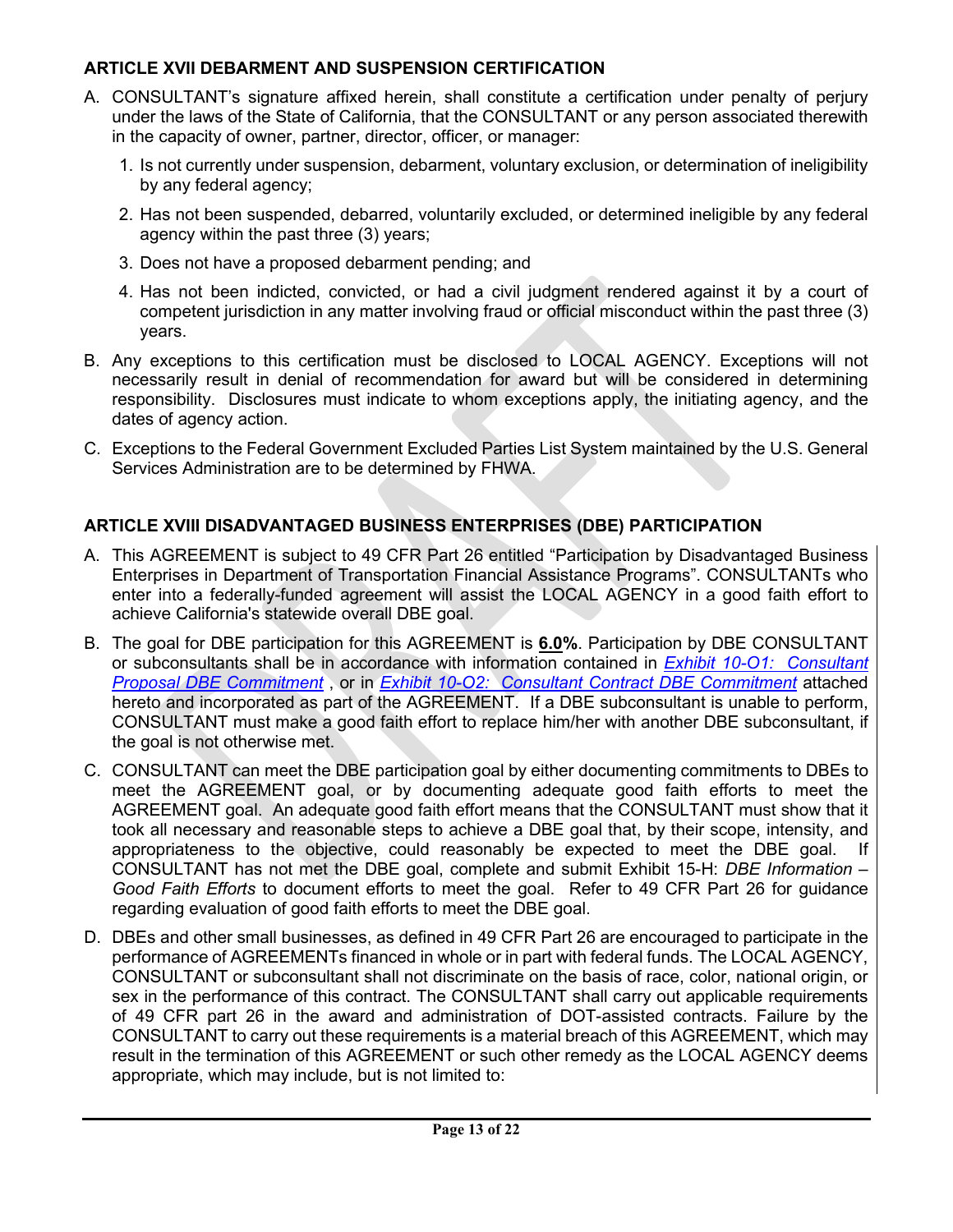- 1. Withholding monthly progress payments;
- 2. Assessing sanctions;
- 3. Liquidated damages; and/or
- 4. Disqualifying the contractor from future bidding as non-responsible
- E. A DBE firm may be terminated only with prior written approval from LOCAL AGENCY and only for the reasons specified in 49 CFR §26.53(f). Prior to requesting LOCAL AGENCY consent for the termination, CONSULTANT must meet the procedural requirements specified in 49 CFR §26.53(f). If a DBE subconsultant is unable to perform, CONSULTANT must make a good faith effort to replace him/her with another DBE subconsultant, if the goal is not otherwise met.
- F. Consultant shall not be entitled to any payment for such work or material unless it is performed or supplied by the listed DBE or by other forces (including those of Consultant) pursuant to prior written authorization of the LOCAL AGENCY's Contract Administrator.
- G. A DBE is only eligible to be counted toward the AGREEMENT goal if it performs a commercially useful function (CUF) on the AGREEMENT. CUF must be evaluated on an agreement by agreement basis. A DBE performs a Commercially Useful Function (CUF) when it is responsible for execution of the work of the AGREEMENT and is carrying out its responsibilities by actually performing, managing, and supervising the work involved. To perform a CUF, the DBE must also be responsible, with respect to materials and supplies used on the AGREEMENT, for negotiating price, determining quality and quantity, ordering the material and installing (where applicable), and paying for the material itself. To determine whether a DBE is performing a CUF, evaluate the amount of work subcontracted, industry practices, whether the amount the firm is to be paid under the AGREEMENT is commensurate with the work it is actually performing, and other relevant factors.
- H. A DBE does not perform a CUF if its role is limited to that of an extra participant in a transaction, AGREEMENT, or project through which funds are passed in order to obtain the appearance of DBE participation. In determining whether a DBE is such an extra participant, examine similar transactions, particularly those in which DBEs do not participate.
- I. If a DBE does not perform or exercise responsibility for at least thirty percent (30%) of the total cost of its AGREEMENT with its own work force, or the DBE subcontracts a greater portion of the work of the AGREEMENT than would be expected on the basis of normal industry practice for the type of work involved, it will be presumed that it is not performing a CUF.
- J. CONSULTANT shall maintain records of materials purchased or supplied from all subcontracts entered into with certified DBEs. The records shall show the name and business address of each DBE or vendor and the total dollar amount actually paid each DBE or vendor, regardless of tier. The records shall show the date of payment and the total dollar figure paid to all firms. DBE prime CONSULTANT's shall also show the date of work performed by their own forces along with the corresponding dollar value of the work.
- K. Upon completion of the AGREEMENT, a summary of these records shall be prepared and submitted on the form entitled, *[Exhibit 17-F: Final Report-Utilization of Disadvantaged Business Enterprise](http://www.dot.ca.gov/hq/LocalPrograms/lam/forms/chapter17/17f.pdf)  [\(DBE\) First-Tier Subconsultants](http://www.dot.ca.gov/hq/LocalPrograms/lam/forms/chapter17/17f.pdf)*, certified correct by CONSULTANT or CONSULTANT's authorized representative and shall be furnished to the Contract Administrator with the final invoice. Failure to provide the summary of DBE payments with the final invoice will result in twenty-five percent (25%) of the dollar value of the invoice being withheld from payment until the form is submitted. The amount will be returned to CONSULTANT when a satisfactory "Final Report-Utilization of Disadvantaged Business Enterprises (DBE), First-Tier Subconsultants" is submitted to the Contract Administrator.
- L. If a DBE subconsultant is decertified during the life of the AGREEMENT, the decertified subconsultant shall notify CONSULTANT in writing with the date of decertification. If a subconsultant becomes a certified DBE during the life of the AGREEMENT, the subconsultant shall notify CONSULTANT in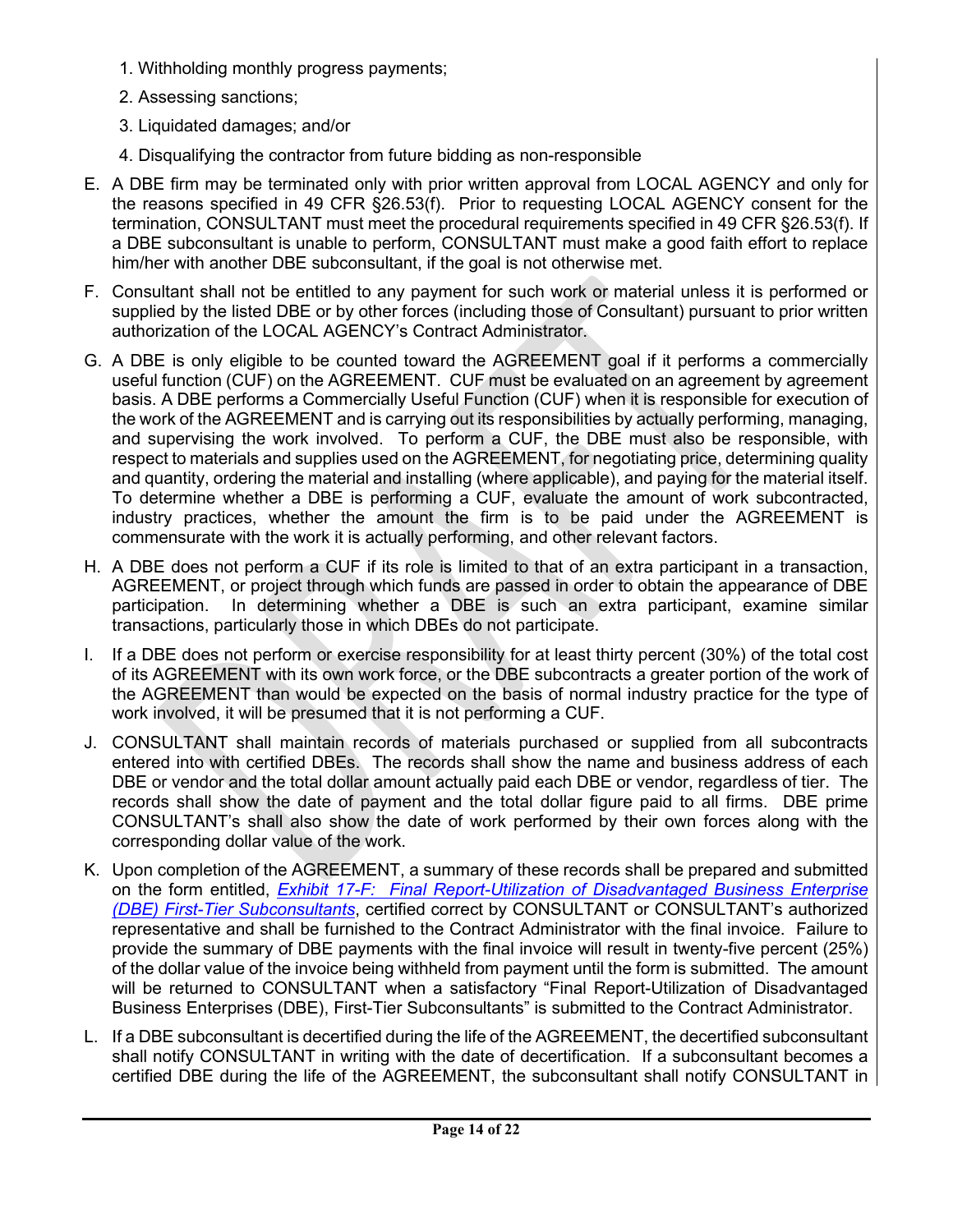writing with the date of certification. Any changes should be reported to LOCAL AGENCY's Contract Administrator within thirty (30) calendar days.

M. Any subcontract entered into as a result of this AGREEMENT shall contain all of the provisions of this section.

# **ARTICLE XIX INSURANCE**

- A. **Scope of Coverage.** During the term of this Agreement, CONSULTANT shall maintain, at no expense to LOCAL AGENCY, the following insurance policies:
	- 1. A commercial general liability insurance policy in the minimum amount of one million dollars (\$1,000,000) per occurrence/two million dollars (\$2,000,000) aggregate, for death, bodily injury, personal injury, or property damage.
	- 2. An automobile liability (owned, non-owned, and hired vehicles) insurance policy in the minimum amount of one million dollars (\$1,000,000) dollars per occurrence.
	- 3. If any licensed professional performs any of the services required to be performed under this Agreement, a professional liability insurance policy in the minimum amount of one million dollars (\$1,000,000) per occurrence/two million dollars (\$2,000,000) aggregate, to cover any claims arising out of the CONSULTANT 's performance of services under this Agreement. Where CONSULTANT is a professional not required to have a professional license, LOCAL AGENCY reserves the right to require CONSULTANT to provide professional liability insurance pursuant to this section.
	- 4. If it employs any person, CONSULTANT shall maintain worker's compensation insurance, as required by the State of California, with statutory limits, and employer's liability insurance with limits of no less than one million dollars (\$1,000,000) per accident for bodily injury or disease. CONSULTANT's worker's compensation insurance shall be specifically endorsed to waive any right of subrogation against LOCAL AGENCY.
- B. **Other Insurance Requirements.** The insurance coverage required of the CONSULTANT in subparagraph A of this section above shall also meet the following requirements:
	- 1. Except for professional liability insurance or worker's compensation insurance, the insurance policies shall be specifically endorsed to include the LOCAL AGENCY, its officers, agents, employees, and volunteers, as additional insureds (for both ongoing and completed operations) under the policies.
	- 2. The additional insured coverage under CONSULTANT'S insurance policies shall be "primary and noncontributory" with respect to any insurance or coverage maintained by LOCAL AGENCY and shall not call upon LOCAL AGENCY's insurance or self-insurance coverage for any contribution. The "primary and noncontributory" coverage in CONSULTANT'S policies shall be at least as broad as ISO form CG20 01 04 13.
	- 3. Except for professional liability insurance or worker's compensation insurance, the insurance policies shall include, in their text or by endorsement, coverage for contractual liability and personal injury.
	- 4. By execution of this Agreement, CONSULTANT hereby grants to LOCAL AGENCY a waiver of any right to subrogation which any insurer of CONSULTANT may acquire against LOCAL AGENCY by virtue of the payment of any loss under such insurance. CONSULTANT agrees to obtain any endorsement that may be necessary to affect this waiver of subrogation, but this provision applies regardless of whether or not LOCAL AGENCY has received a waiver of subrogation endorsement from the insurer.
	- 5. If the insurance is written on a Claims Made Form, then, following termination of this Agreement, said insurance coverage shall survive for a period of not less than five years.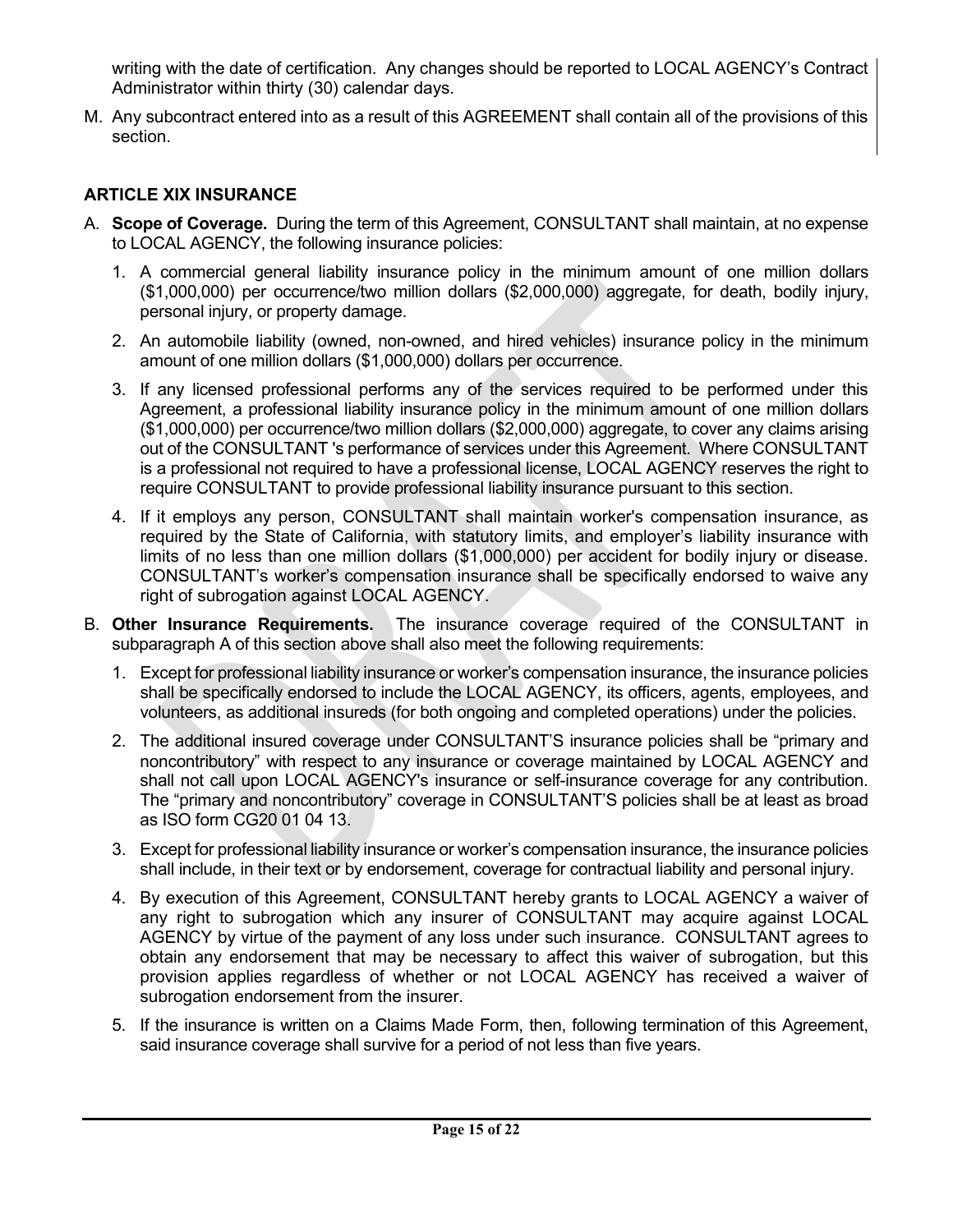- 6. The insurance policies shall provide for a retroactive date of placement coinciding with the effective date of this Agreement.
- 7. The limits of insurance required in this Agreement may be satisfied by a combination of primary and umbrella or excess insurance. Any umbrella or excess insurance shall contain or be endorsed to contain a provision that such coverage shall also apply on a primary and noncontributory basis for the benefit of LOCAL AGENCY (if agreed to in a written contract or agreement) before LOCAL AGENCY'S own insurance or self-insurance shall be called upon to protect it as a named insured.
- 8. It shall be a requirement under this Agreement that any available insurance proceeds broader than or in excess of the specified minimum insurance coverage requirements and/or limits shall be available to LOCAL AGENCY or any other additional insured party. Furthermore, the requirements for coverage and limits shall be: (1) the minimum coverage and limits specified in this Agreement; or (2) the broader coverage and maximum limits of coverage of any insurance policy or proceeds available to the named insured; whichever is greater. No representation is made that the minimum Insurance requirements of this agreement are sufficient to cover the obligations of the CONSULTANT under this agreement.
- C. **Deductibles and SIR's.** Any deductibles or self-insured retentions in CONSULTANT's insurance policies must be declared to and approved by the PROJECT MANAGER and City Attorney and shall not reduce the limits of liability. Policies containing any self-insured retention (SIR) provision shall provide or be endorsed to provide that the SIR may be satisfied by either the named insured or LOCAL AGENCY or other additional insured party. At LOCAL AGENCY's option, the deductibles or self-insured retentions with respect to LOCAL AGENCY shall be reduced or eliminated to LOCAL AGENCY's satisfaction, or CONSULTANT shall procure a bond guaranteeing payment of losses and related investigations, claims administration, attorney's fees and defense expenses.
- D. **Proof of Insurance**. CONSULTANT shall provide to the PROJECT MANAGER or LOCAL AGENCY'S City Attorney all of the following: (1) Certificates of Insurance evidencing the insurance coverage required in this Agreement; (2) a copy of the policy declaration page and/or endorsement page listing all policy endorsements for the commercial general liability policy, and (3) excerpts of policy language or specific endorsements evidencing the other insurance requirements set forth in this Agreement. LOCAL AGENCY reserves the right to obtain a full certified copy of any insurance policy and endorsements from CONSULTANT. Failure to exercise this right shall not constitute a waiver of the right to exercise it later. The insurance shall be approved as to form and sufficiency by PROJECT MANAGER and the City Attorney.

# **ARTICLE XX FUNDING REQUIREMENTS**

- A. It is mutually understood between the parties that this AGREEMENT may have been written before ascertaining the availability of funds or appropriation of funds, for the mutual benefit of both parties, in order to avoid program and fiscal delays that would occur if the AGREEMENT were executed after that determination was made.
- B. This AGREEMENT is valid and enforceable only, if sufficient funds are made available to LOCAL AGENCY for the purpose of this AGREEMENT. In addition, this AGREEMENT is subject to any additional restrictions, limitations, conditions, or any statute enacted by the Congress, State Legislature, or LOCAL AGENCY governing board that may affect the provisions, terms, or funding of this AGREEMENT in any manner.
- C. It is mutually agreed that if sufficient funds are not appropriated, this AGREEMENT may be amended to reflect any reduction in funds.
- D. LOCAL AGENCY has the option to terminate the AGREEMENT pursuant to Article VI Termination, or by mutual agreement to amend the AGREEMENT to reflect any reduction of funds.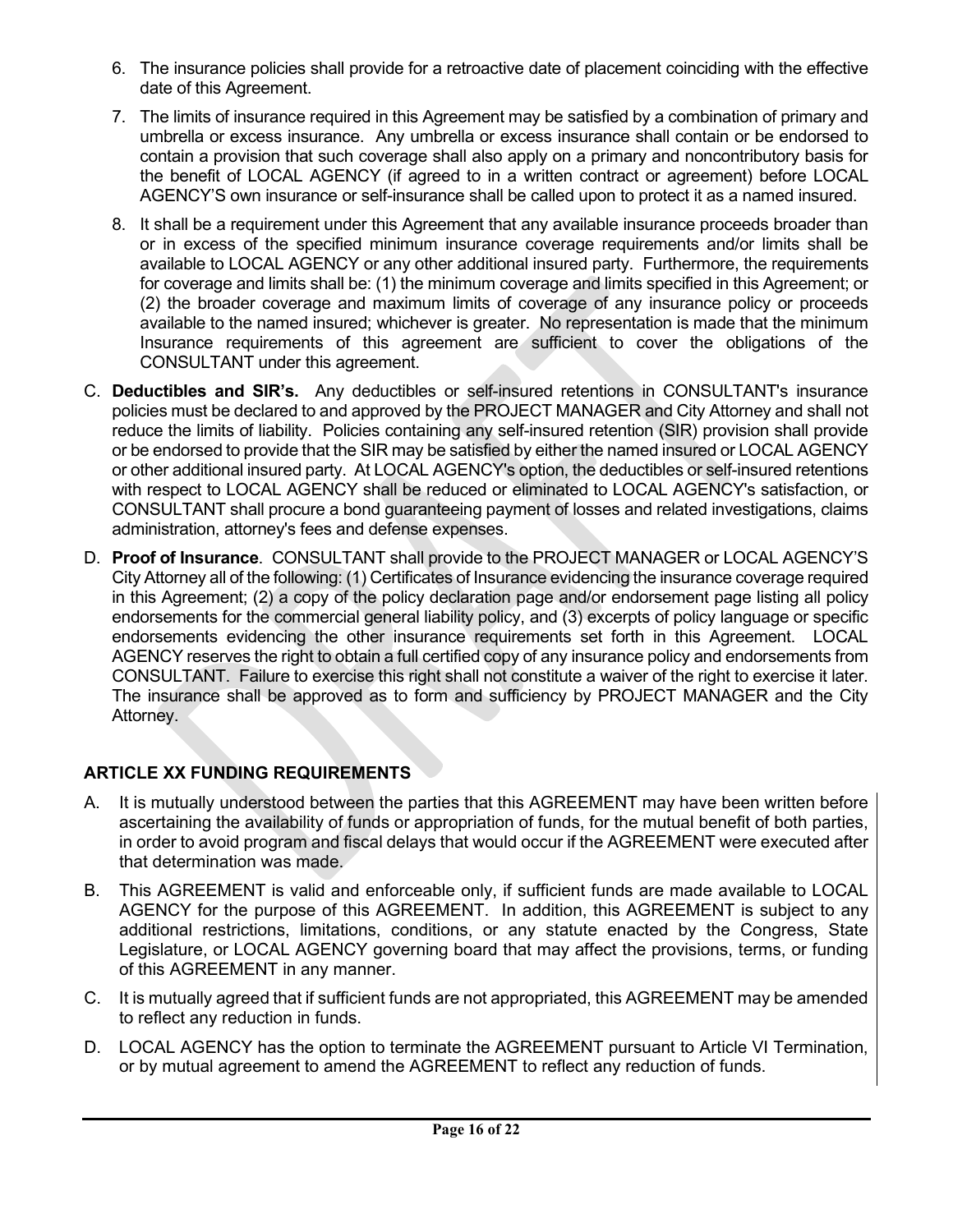## **ARTICLE XXI CHANGE IN TERMS**

- A. This AGREEMENT may be amended or modified only by mutual written agreement of the parties.
- B. CONSULTANT shall only commence work covered by an amendment after the amendment is executed and notification to proceed has been provided by LOCAL AGENCY's Contract Administrator.
- C. There shall be no change in CONSULTANT's Project Manager or members of the project team, as listed in the approved Cost Proposal, which is a part of this AGREEMENT without prior written approval by LOCAL AGENCY's Contract Administrator.

### **ARTICLE XXII CONTINGENT FEE**

CONSULTANT warrants, by execution of this AGREEMENT that no person or selling agency has been employed, or retained, to solicit or secure this AGREEMENT upon an agreement or understanding, for a commission, percentage, brokerage, or contingent fee, excepting bona fide employees, or bona fide established commercial or selling agencies maintained by CONSULTANT for the purpose of securing business. For breach or violation of this warranty, LOCAL AGENCY has the right to annul this AGREEMENT without liability; pay only for the value of the work actually performed, or in its discretion to deduct from the AGREEMENT price or consideration, or otherwise recover the full amount of such commission, percentage, brokerage, or contingent fee.

#### **ARTICLE XXIII DISPUTES**

Prior to either party commencing any legal action under this AGREEMENT, the parties agree to try in good faith, to settle any dispute amicably between them. If a dispute has not been settled after forty-five (45) days of good-faith negotiations and as may be otherwise provided herein, then either party may commence legal action against the other.

- A. Any dispute, other than audit, concerning a question of fact arising under this AGREEMENT that is not disposed of by agreement shall be decided by a committee consisting of LOCAL AGENCY's Contract Administrator and other LOCAL AGENCY representatives who may consider written or verbal information submitted by CONSULTANT.
- B. Not later than thirty (30) days after completion of all work under the AGREEMENT, CONSULTANT may request review by LOCAL AGENCY Governing Board of unresolved claims or disputes, other than audit. The request for review will be submitted in writing.
- C. Neither the pendency of a dispute, nor its consideration by the committee will excuse CONSULTANT from full and timely performance in accordance with the terms of this AGREEMENT.

### **ARTICLE XXIV INSPECTION OF WORK**

CONSULTANT and any subconsultant shall permit LOCAL AGENCY, the State, and the FHWA if federal participating funds are used in this AGREEMENT; to review and inspect the project activities and files at all reasonable times during the performance period of this AGREEMENT.

#### **ARTICLE XXV SAFETY**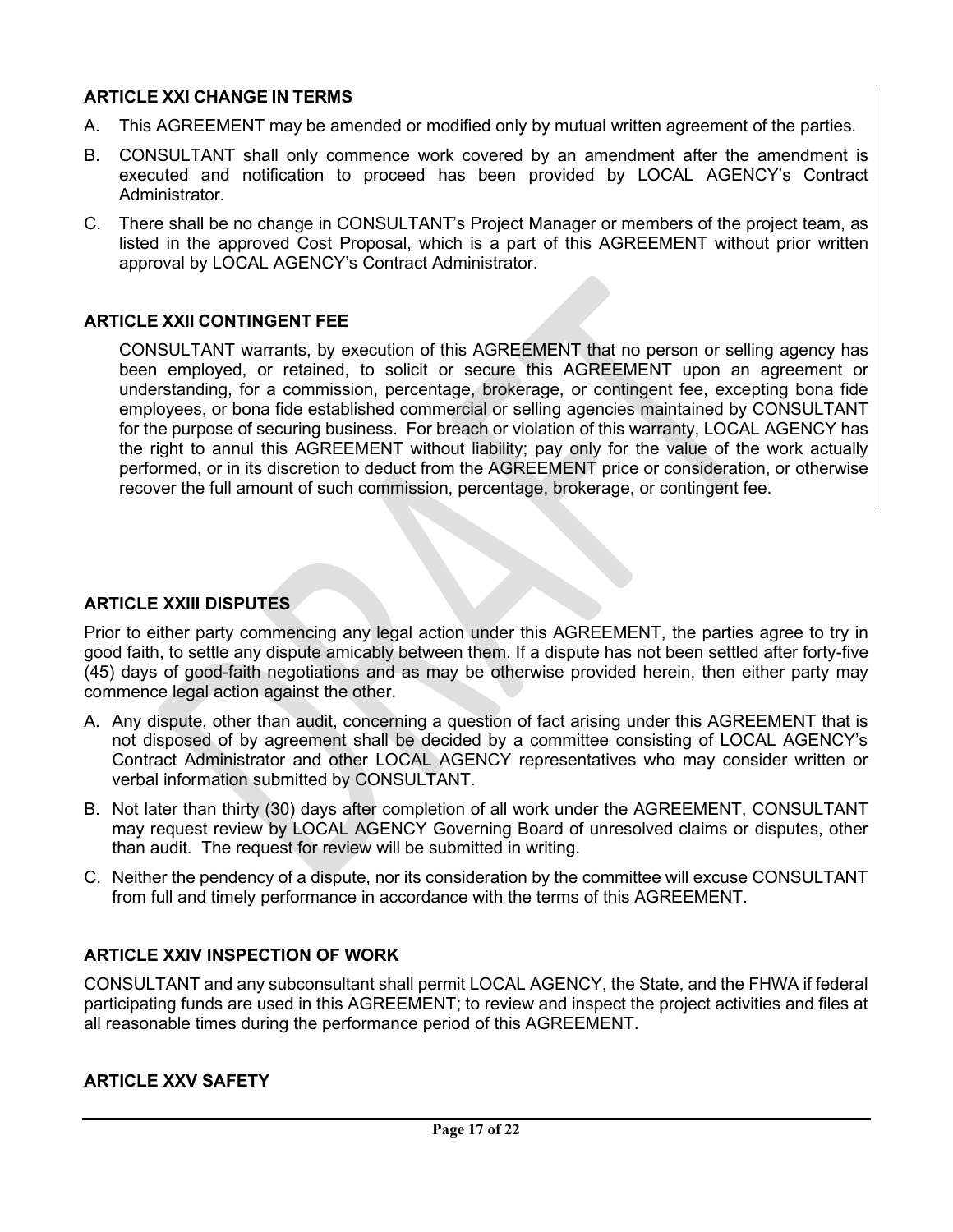- A. CONSULTANT shall comply with OSHA regulations applicable to CONSULTANT regarding necessary safety equipment or procedures. CONSULTANT shall comply with safety instructions issued by LOCAL AGENCY Safety Officer and other LOCAL AGENCY representatives. CONSULTANT personnel shall wear hard hats and safety vests at all times while working on the construction project site.
- B. Pursuant to the authority contained in Vehicle Code §591, LOCAL AGENCY has determined that such areas are within the limits of the project and are open to public traffic. CONSULTANT shall comply with all of the requirements set forth in Divisions 11, 12, 13, 14, and 15 of the Vehicle Code. CONSULTANT shall take all reasonably necessary precautions for safe operation of its vehicles and the protection of the traveling public from injury and damage from such vehicles.
- C. CONSULTANT must have a Division of Occupational Safety and Health (CAL-OSHA) permit(s), as outlined in California Labor Code §6500 and §6705, prior to the initiation of any practices, work, method, operation, or process related to the construction or excavation of trenches which are five (5) feet or deeper.

# **ARTICLE XXVI OWNERSHIP OF DATA**

- A. It is mutually agreed that all materials prepared by CONSULTANT under this AGREEMENT shall become the property of LOCAL AGENCY, and CONSULTANT shall have no property right therein whatsoever. Immediately upon termination, LOCAL AGENCY shall be entitled to, and CONSULTANT shall deliver to LOCAL AGENCY, reports, investigations, appraisals, inventories, studies, analyses, drawings and data estimates performed to that date, whether completed or not, and other such materials as may have been prepared or accumulated to date by CONSULTANT in performing this AGREEMENT which is not CONSULTANT's privileged information, as defined by law, or CONSULTANT's personnel information, along with all other property belonging exclusively to LOCAL AGENCY which is in CONSULTANT's possession. Publication of the information derived from work performed or data obtained in connection with services rendered under this AGREEMENT must be approved in writing by LOCAL AGENCY.
- B. Additionally, it is agreed that the Parties intend this to be an AGREEMENT for services and each considers the products and results of the services to be rendered by CONSULTANT hereunder to be work made for hire. CONSULTANT acknowledges and agrees that the work (and all rights therein, including, without limitation, copyright) belongs to and shall be the sole and exclusive property of LOCAL AGENCY without restriction or limitation upon its use or dissemination by LOCAL AGENCY.
- C. Nothing herein shall constitute or be construed to be any representation by CONSULTANT that the work product is suitable in any way for any other project except the one detailed in this AGREEMENT. Any reuse by LOCAL AGENCY for another project or project location shall be at LOCAL AGENCY's sole risk.
- D. Applicable patent rights provisions regarding rights to inventions shall be included in the contracts as appropriate (48 CFR 27 Subpart 27.3 - Patent Rights under Government Contracts for federalaid contracts).
- E. LOCAL AGENCY may permit copyrighting reports or other agreement products. If copyrights are permitted; the AGREEMENT shall provide that the FHWA shall have the royalty-free nonexclusive and irrevocable right to reproduce, publish, or otherwise use; and to authorize others to use, the work for government purposes.

# **ARTICLE XXVII CLAIMS FILED BY LOCAL AGENCY's CONSTRUCTION CONTRACTOR**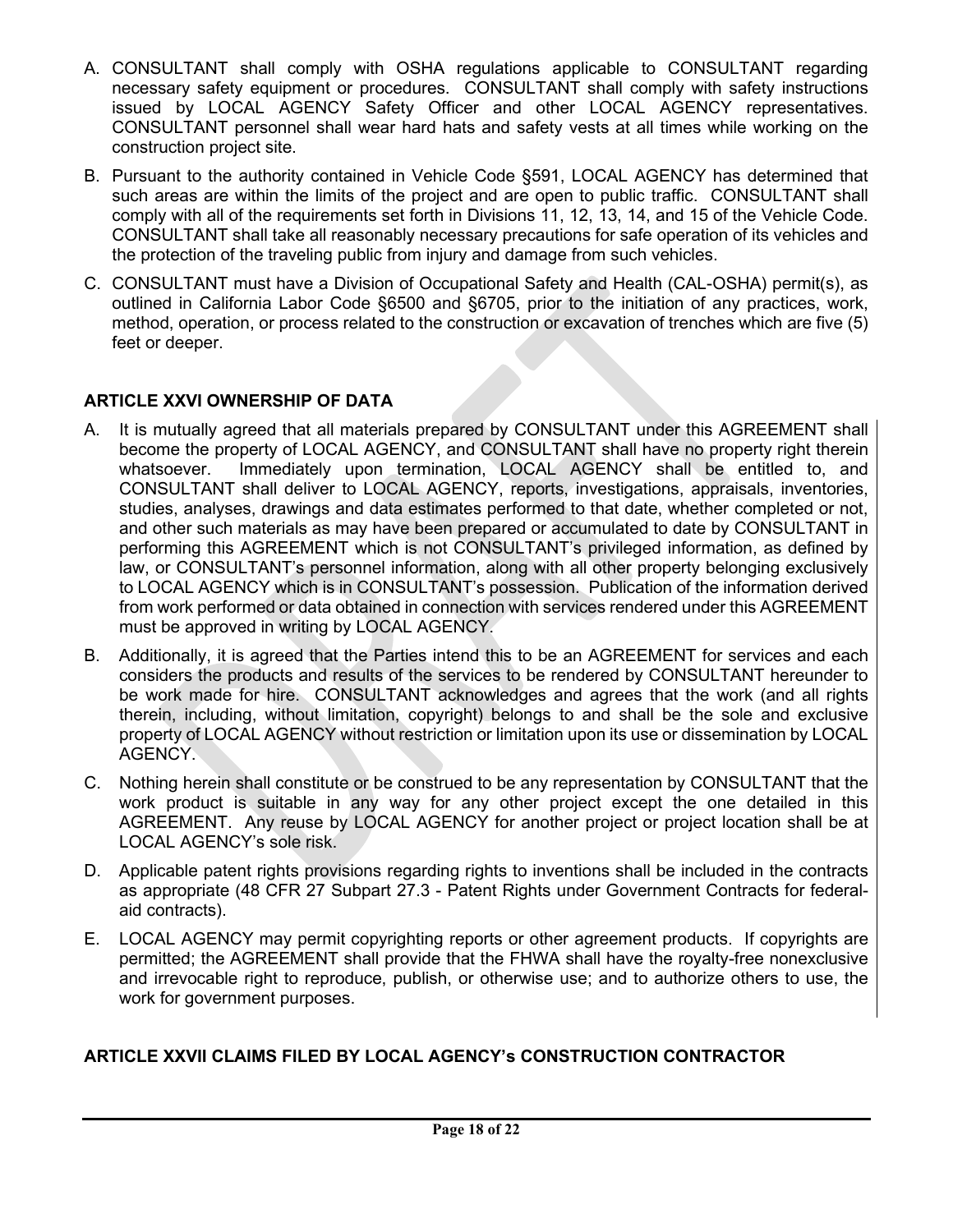- A. If claims are filed by LOCAL AGENCY's construction contractor relating to work performed by CONSULTANT's personnel, and additional information or assistance from CONSULTANT's personnel is required in order to evaluate or defend against such claims; CONSULTANT agrees to make its personnel available for consultation with LOCAL AGENCY'S construction contract administration and legal staff and for testimony, if necessary, at depositions and at trial or arbitration proceedings.
- B. CONSULTANT's personnel that LOCAL AGENCY considers essential to assist in defending against construction contractor claims will be made available on reasonable notice from LOCAL AGENCY. Consultation or testimony will be reimbursed at the same rates, including travel costs that are being paid for CONSULTANT's personnel services under this AGREEMENT.
- C. Services of CONSULTANT's personnel in connection with LOCAL AGENCY's construction contractor claims will be performed pursuant to a written contract amendment, if necessary, extending the termination date of this AGREEMENT in order to resolve the construction claims.

# **ARTICLE XXVIII CONFIDENTIALITY OF DATA**

- A. All financial, statistical, personal, technical, or other data and information relative to LOCAL AGENCY's operations, which are designated confidential by LOCAL AGENCY and made available to CONSULTANT in order to carry out this AGREEMENT, shall be protected by CONSULTANT from unauthorized use and disclosure.
- B. Permission to disclose information on one occasion, or public hearing held by LOCAL AGENCY relating to the AGREEMENT, shall not authorize CONSULTANT to further disclose such information, or disseminate the same on any other occasion.
- C. CONSULTANT shall not comment publicly to the press or any other media regarding the AGREEMENT or LOCAL AGENCY's actions on the same, except to LOCAL AGENCY's staff, CONSULTANT's own personnel involved in the performance of this AGREEMENT, at public hearings, or in response to questions from a Legislative committee.
- D. CONSULTANT shall not issue any news release or public relations item of any nature, whatsoever, regarding work performed or to be performed under this AGREEMENT without prior review of the contents thereof by LOCAL AGENCY, and receipt of LOCAL AGENCY'S written permission.
- E. All information related to the construction estimate is confidential and shall not be disclosed by CONSULTANT to any entity, other than LOCAL AGENCY, Caltrans, and/or FHWA. All of the materials prepared or assembled by CONSULTANT pursuant to performance of this AGREEMENT are confidential and CONSULTANT agrees that they shall not be made available to any individual or organization without the prior written approval of LOCAL AGENCY or except by court order. If CONSULTANT or any of its officers, employees, or subcontractors does voluntarily provide information in violation of this AGREEMENT, LOCAL AGENCY has the right to reimbursement and indemnity from CONSULTANT for any damages caused by CONSULTANT releasing the information, including, but not limited to, LOCAL AGENCY's attorney's fees and disbursements, including without limitation experts' fees and disbursements.

# **ARTICLE XXIX NATIONAL LABOR RELATIONS BOARD CERTIFICATION**

In accordance with Public Contract Code §10296, CONSULTANT hereby states under penalty of perjury that no more than one final unappealable finding of contempt of court by a federal court has been issued against CONSULTANT within the immediately preceding two-year period, because of CONSULTANT's failure to comply with an order of a federal court that orders CONSULTANT to comply with an order of the National Labor Relations Board.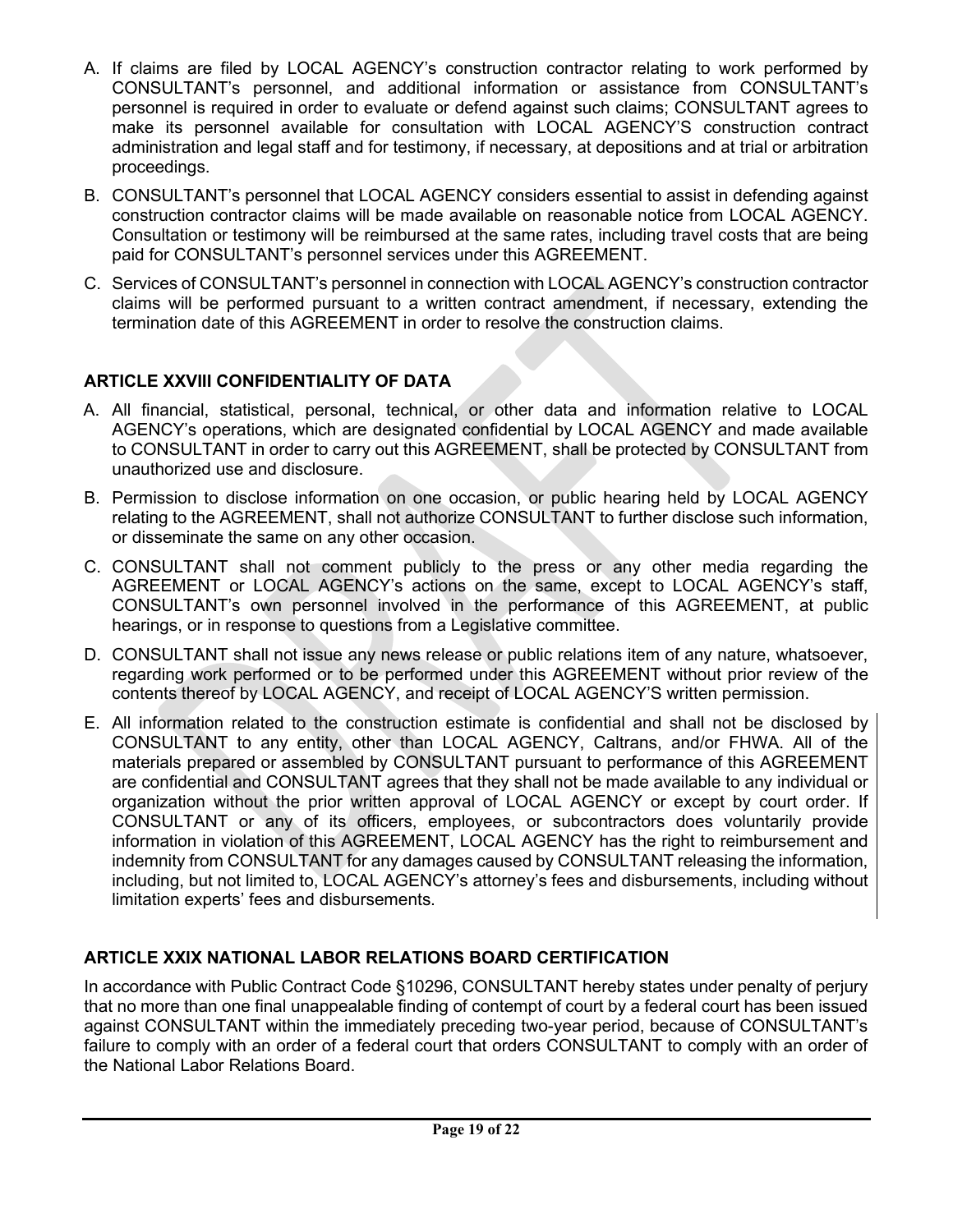# **ARTICLE XXX EVALUATION OF CONSULTANT**

CONSULTANT's performance will be evaluated by LOCAL AGENCY. A copy of the evaluation will be sent to CONSULTANT for comments. The evaluation together with the comments shall be retained as part of the AGREEMENT record.

#### **ARTICLE XXXI RETENTION OF FUNDS**

No retainage will be held by the LOCAL AGENCY from progress payments due the CONSULTANT. Any retainage held by the CONSULTANT or subconsultants from progress payments due subconsultants shall be promptly paid in full to subconsultants within thirty (30) days after the subconsultant's work is satisfactorily completed. Federal law (49 CFR §26.29) requires that any delay or postponement of payment over thirty (30) calendar days may take place only for good cause and with the LOCAL AGENCY's prior written approval. Any violation of this provision shall subject the violating CONSULTANT or subconsultant to the penalties, sanctions and other remedies specified in Business and Professions Code §7108.5. These requirements shall not be construed to limit or impair any contractual, administrative, or judicial remedies, otherwise available to the CONSULTANT or subconsultant in the event of a dispute involving late payment or nonpayment by the CONSULTANT, deficient subconsultant performance, or noncompliance by a subconsultant. This provision applies to both DBE and non-DBE CONSULTANT and subconsultants.

#### **ARTICLE XXXII NOTIFICATION**

All notices hereunder and communications regarding interpretation of the terms of this AGREEMENT and changes thereto, shall be effected by the mailing thereof by registered or certified mail, return receipt requested, postage prepaid, and addressed as follows:

| <b>CONSULTANT:</b>   | Park Engineering, Inc.<br><b>Steve Patterson, Vice President</b><br>372 Village Square<br>Orinda, CA 94563     |
|----------------------|----------------------------------------------------------------------------------------------------------------|
| <b>LOCAL AGENCY:</b> | City of San Rafael<br><b>Bill Guerin, Contract Administrator</b><br>111 Morphew Street<br>San Rafael, CA 94901 |

#### **ARTICLE XXXIII CONTRACT**

The two parties to this AGREEMENT, who are the before named CONSULTANT and the before named LOCAL AGENCY, hereby agree that this AGREEMENT constitutes the entire AGREEMENT which is made and concluded in duplicate between the two parties. Both of these parties for and in consideration of the payments to be made, conditions mentioned, and work to be performed; each agree to diligently perform in accordance with the terms and conditions of this AGREEMENT as evidenced by the signatures below.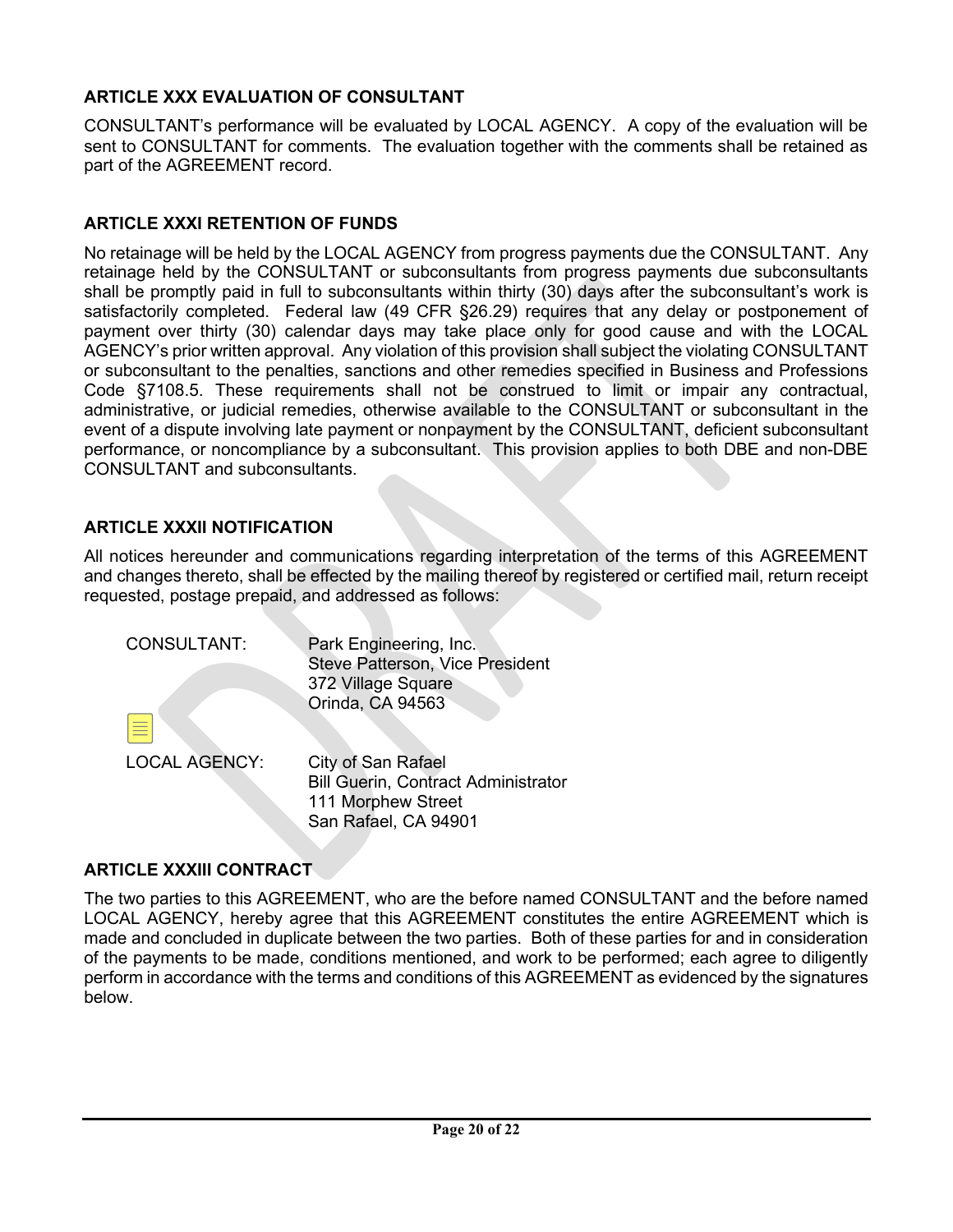# **ARTICLE XXXIV NO THIRD PARTY BENEFICIARIES**

LOCAL AGENCY and CONSULTANT do not intend, by any provision of this contract, to create in any third party, any benefit or right owed by one party, under the terms and conditions of this AGREEMENT, to the other party.

#### **ARTICLE XXXV COSTS AND ATTORNEY'S FEES**

The prevailing party in any action brought to enforce the terms and conditions of this AGREEMENT, or arising out of the performance of this AGREEMENT, may recover its reasonable costs (including claims administration) and attorney's fees expended in connection with such action.

#### **ARTICLE XXXVI LOCAL AGENCY BUSINESS LICENSE / OTHER TAXES**

CONSULTANT shall obtain and maintain during the duration of this contract, a LOCAL AGENCY business license as required by the San Rafael Municipal Code. CONSULTANT shall pay any and all state and federal taxes and any other applicable taxes. LOCAL AGENCY shall not be required to pay for any work performed under this contract, until CONSULTANT has provided LOCAL AGENCY with a completed Internal Revenue Service Form W-9 (Request for Taxpayer Identification Number and Certification).

#### **ARTICLE XXXVII WAIVERS**

The waiver by either party of any breach or violation of any term, covenant or condition of this AGREEMENT, or of any ordinance, law or regulation, shall not be deemed to be a waiver of any other term, covenant, condition, ordinance, law or regulation, or of any subsequent breach or violation of the same or other term, covenant, condition, ordinance, law or regulation. The subsequent acceptance by either party of any fee, performance, or other consideration which may become due or owing under this AGREEMENT, shall not be deemed to be a waiver of any preceding breach or violation by the other party of any term, condition, covenant of this contract or any applicable law, ordinance or regulation.

### **ARTICLE XXXVIII APPLICABLE LAW**

The laws of the State of California shall govern this AGREEMENT.

CONSULTANT shall observe and comply with all applicable federal, state and local laws, ordinances, codes and regulations, in the performance of its duties and obligations under this AGREEMENT. CONSULTANT shall perform all services under this AGREEMENT in accordance with these laws, ordinances, codes and regulations. CONSULTANT shall release, defend, indemnify and hold harmless LOCAL AGENCY, its officers, agents and employees from any and all damages, liabilities, penalties, fines and all other consequences from any noncompliance or violation of any laws, ordinances, codes or regulations.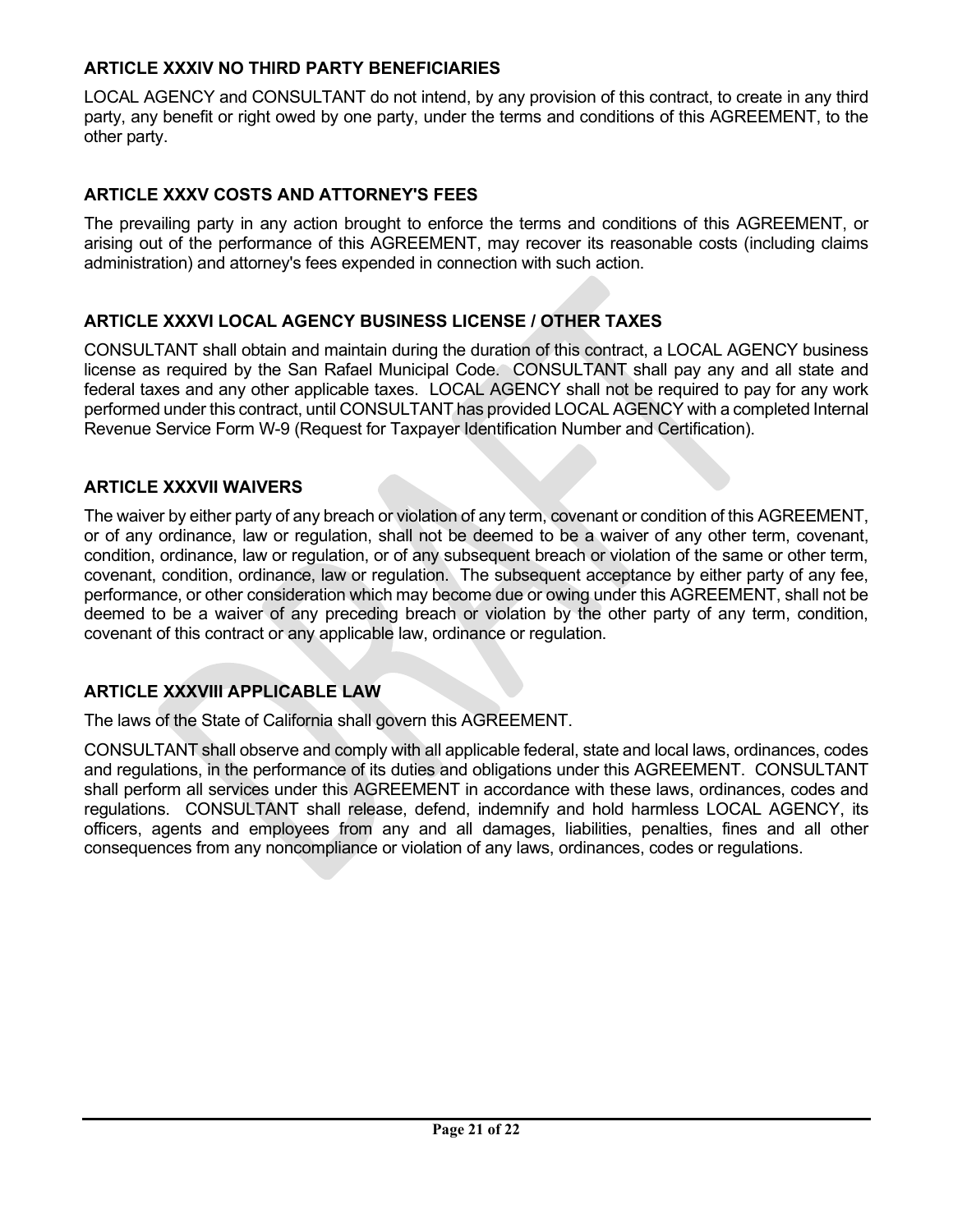CITY OF SAN RAFAEL PARK ENGINEERING, INC. By:\_\_\_\_\_\_\_\_\_\_\_\_\_\_\_\_\_\_\_\_\_\_\_\_\_\_\_\_\_\_ JIM SCHUTZ City Manager Title: and the contract of the contract of the contract of the contract of the contract of the contract of the contra ATTEST: By:\_\_\_\_\_\_\_\_\_\_\_\_\_\_\_\_\_\_\_\_\_\_\_\_\_\_\_\_\_\_ LINDSAY LARA City Clerk Title: APPROVED AS TO FORM: ROBERT F. EPSTEIN City Attorney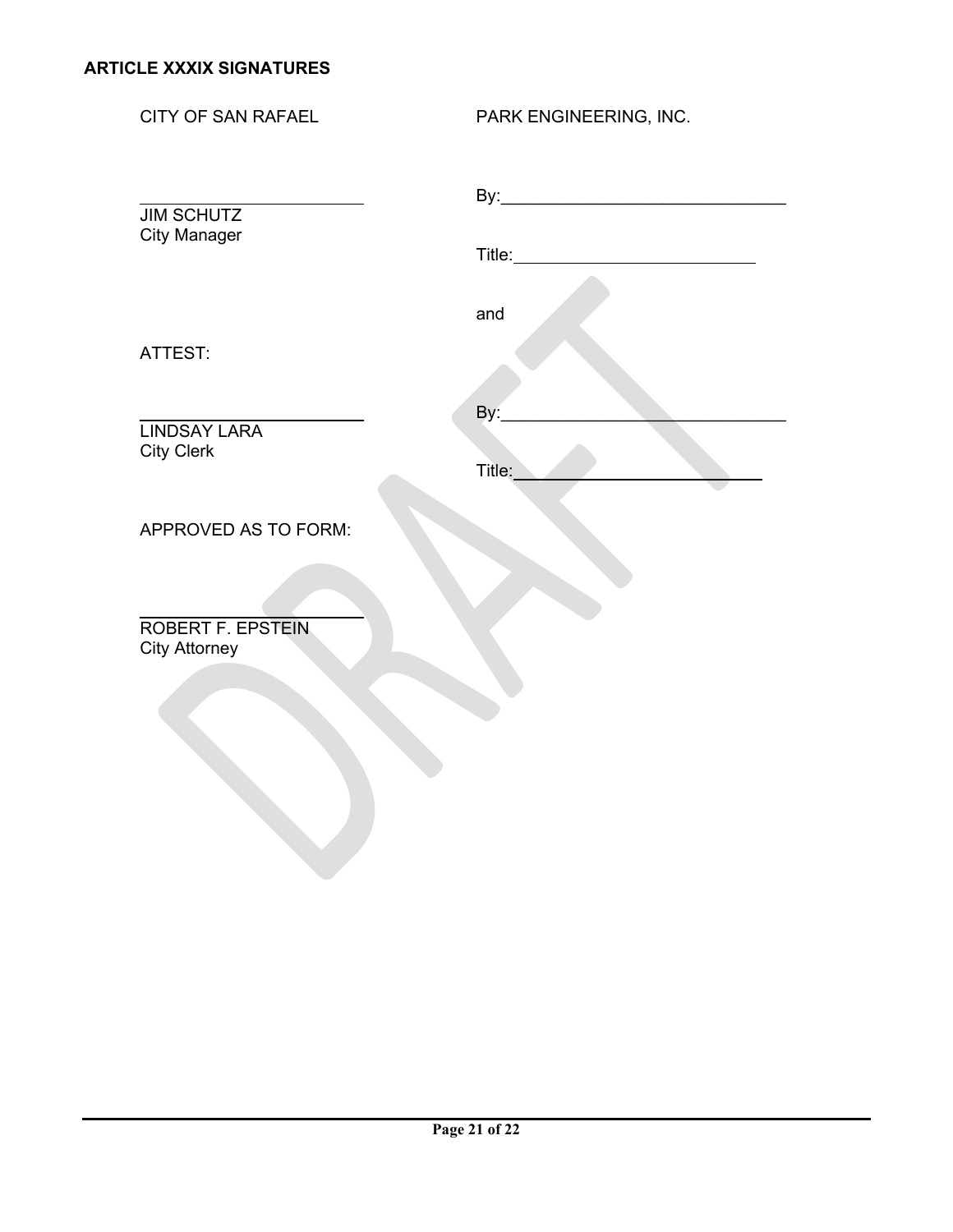# **FIRST AMENDMENT TO THE FEDERAL PROFESSIONAL SERVICES AGREEMENT WITH KIMLEY-HORN AND ASSOCIATES, INC. FOR THIRD STREET SAFETY IMPROVEMENTS PROJECT**

**THIS FIRST AMENDMENT** to the Federal Professional Services Agreement by and between the **CITY OF SAN RAFAEL** (hereinafter "**CITY**"), and **KIMLEY-HORN AND ASSOCIATES, INC.** (hereinafter "**CONSULTANT**"), is made and entered into as of the day of \_\_\_\_\_\_\_\_\_\_\_\_\_\_\_\_, 202\_.

#### **RECITALS**

**WHEREAS**, the **CITY** and **CONSULTANT** entered into a Federal Professional Services Agreement dated March 3, 2020 to perform professional services in connection with **CITY'S** Third Street Safety Improvements Project, for an amount not to exceed \$280,000 (the "Agreement"); and

**WHEREAS**, **CITY** requires additional professional services from the **CONSULTANT**, and the **CONSULTANT** is willing to provide such services.

#### **AMENDMENT TO AGREEMENT**

**NOW, THEREFORE,** the parties hereby agree to amend the Agreement as follows:

- 1. Article III of the Agreement, entitled "STATEMENT OF WORK" is hereby amended to include the additional services set forth in **CONSULTANT**'s proposal dated April 8, 2022, attached to this First Amendment as Exhibit A and incorporated herein by reference.
- 2. Article V of the Agreement, entitled "ALLOWABLE COSTS AND PAYMENTS" is hereby amended to include additional compensation payable to **CONSULTANT** for the services described in Exhibit A to this first Amendment, on a Time and Materials basis in accordance with Exhibit A, in a not-to-exceed amount of \$40,000, and to change the total not-to-exceed amount under the Agreement to \$320,000.
- 3. Except as specifically amended herein, all of the other provisions, terms and obligations of the Agreement between the parties shall remain valid and shall be in full force.